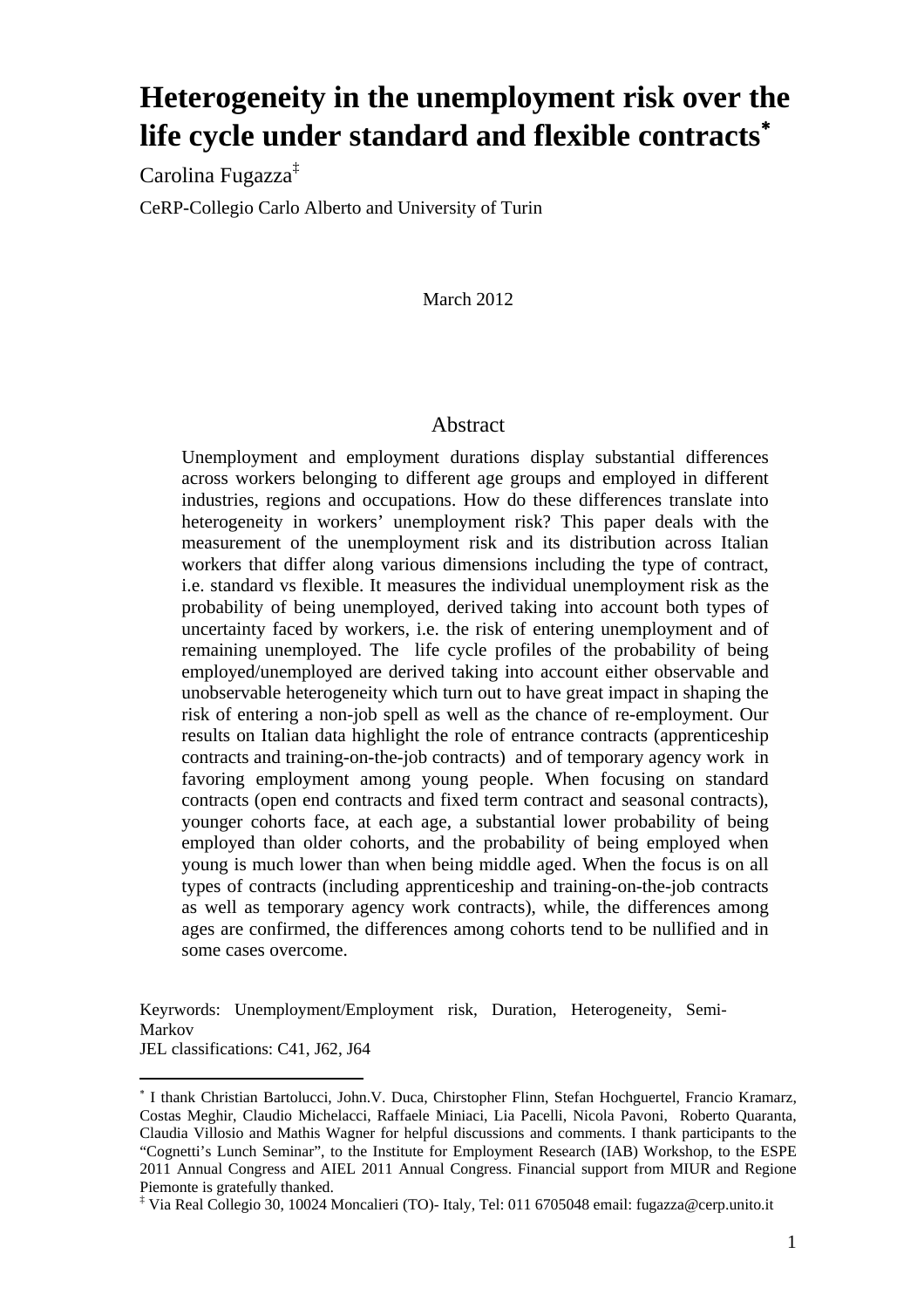# 1. Introduction

Unemployment risk is a dynamic concept, that involves the risk of entering unemployment as well as the risk of remaining unemployed (Lauer, 2003); as such, it is intrinsically related to the duration of employment and unemployment spells. Employment and unemployment duration display substantial differences across workers in different age groups, industries, regions and occupations. How do these differences translate into differences in workers' unemployment risk?

The standard model for labor market search addresses the repeated job search over the individual working life career with fixed distribution of wages in an homogeneous and stationary environment where unemployment length is exponentially distributed. In this framework the exit rate from unemployment and the chance of reemployment wages are unrelated to the duration of unemployment spells. In particular, in the stationary framework the individual's expectations are formed independently from time occurrence and from duration dependence. These implications contrast with the empirical evidence from reduced-form analysis that documents that the job search environment is nonstationary as the hazard from unemployment declines with the unemployment spell length even when unobserved heterogeneity is accounted for (see for example Lancaster, 1979; Flinn and Heckman, 1982; Bover, Arellano and Bentolila, 2002). Thus, in the time dependent environment the optimal solution to the worker's search problem is dynamic over the unemployment spell. However, the reduced-form approach to job search model are unsuitable to detect the sources of nonstationarity, since it does not enable to relate the estimated parameters to the theoretical parameters. Given this ambiguity it is hard to evaluate the impact of the unemployment compensation system using results from the reduced form analysis.

Extensions of the standard job search model have been developed to account for potential sources of nonstationarity (see e.g. Van den Berg, 1990). In addition to this, various other sources of heterogeneity, such as unemployment benefits, stigma, policy reforms or business cycles, have been examined and advocated as potentially responsible of the fallacies of the standard job search model predictions. However, due to the fact that the information available in most data sets is insufficient to identify all the parameters the general nonstationary model has not been estimated.

In particular, one issue that has not been fully addressed in the job search theory, neither in the stationary nor in the non-stationary framework, is demographics. Ljungquist and Sargent (2008) show that the stochastic transitions between consecutive age groups affect human capital accumulation implying a non constant unemployment risk over the life cycle that partially rationalizes the evidence of the high-incidence of long-term unemployment among European older workers. While Low, Meghir and Pistaferri (2010) focuses on how different sources of risk, including the employment risk, affect the individual's welfare is affected at various stages of the life cycle.

This paper exploits the detailed information on working careers conveyed by administrative data to measure the unemployment risk and the employment probability over the life cycle across heterogeneous workers in different age cohort and occupation groups. Using a flexible reduced-form model for the hazard rate that easily enable us to account for both observed and unobserved heterogeneity we estimate the risk of entering unemployment and the chance of re-employment over the life cycle allowing for current and lagged duration dependence as well as time dependence. The latter form of dependence allow us to model the impact of the age of the worker on the relevant hazard rates. To our knowledge this is the first work that uses results on transitions in and out employment from a reduced-form model and combine them to derive the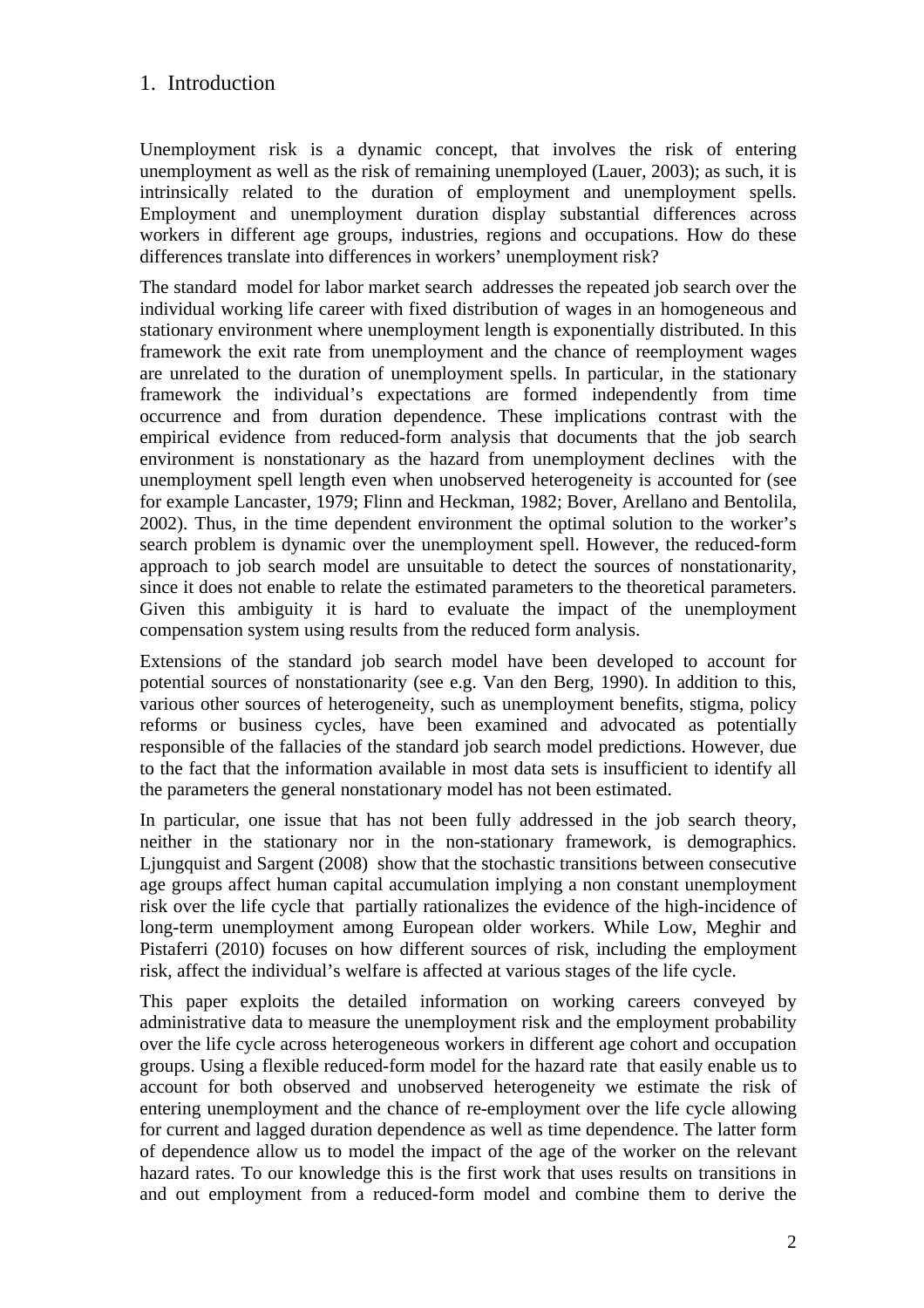implied probability of being unemployed as a measure of the individual unemployment risk over the life cycle.

At both theoretical and empirical level the risk of becoming and of remaining unemployed have been considered separately. A lot of studies show how individual consumption and savings behaviors react to uncertainty proxied by the unemployment risk faced by individuals. (e.g., Cochrane, 1991; Carroll et al, 1999, and Guiso et al., 1996). These study use the probability of job loss to measure the uncertainty attached to individual working careers (see e.g. Carroll 1999; Berloffa and Simmons, 2003). However, there is considerable evidence that the risk of being fired differs from the risk of not finding a job when unemployed and that the differential in these risk can vary with the business cycle; typically the chance of being fired is below the chance of getting an offer when unemployed. The existing empirical evidence on individual unemployment risk focuses on the two aspects separately. While some empirical studies use duration analysis, others explicitly model the transition among the labor market states as a Markov chain process.

The duration analysis approach focuses on the transitions from unemployment to employment or out of the labor force, as they could play a key role in explaining unemployment dynamics. It is used to detect the individual characteristics and the macro factors that are significant in predicting the transition from employment to unemployment and *viceversa* and in explaining the duration of unemployment. However, little effort in this area has been devoted to detect how it translates in terms of the probability of being unemployed/ employed. Galiani and Hopenhayn (2003), the paper to which mine is more related, estimates a Markov process for transitions from employment to unemployment (and *viceversa*) to derive the conditional distribution of total unemployment time experienced in a 2-year period. However, they do not relate the risk of becoming unemployed and the risk of remaining unemployed to detect a comprehensive measure of unemployment risk at a given stage of the life cycle.

The other econometric approach studies the transitions among labor market states by detecting the individual full probability distribution of labor market states (e.g. the probability of being employed or out of the labor force). However, these studies rely on estimation models that present severe drawbacks: they use time series cross-section dependent data with binary dependent variables that seldom satisfy the independence assumption as the observations are temporally related. Voicu (2005) relies on this approach to provide a methodology that enables to trace a complete picture of labor markets dynamics. His method takes into account the full working histories to estimate a multiperiod multinomial probit that enables to derive the employment/unemployment probabilities over the life cycle. It has the merit of taking into account the dependence of sequential decisions (while the standard multinomial approach is based on the independence assumption). However, this structure disregards the duration dependence of transitions which has been proven to be significant (see the seminal work of Flinn and Heckman, 1982).

In this paper, we use the duration analysis approach to derive the life cycle profile of the probability of being employed/unemployed as a comprehensive measure of the labor market performance. Thus, we measure unemployment risk as the expected probability of being non-employed at a given stage of the life cycle, derived taking into account the risk of entering a non-job spell as well as the chance of re-employment. To our knowledge, no previous study makes any attempt to document how the two risks combine in shaping the unemployment/employment probability profiles at individual level over the life cycle which turn out to be responsible of the substantial heterogeneity in aggregate employment rates across countries (Jaimovich and Siu, 2009).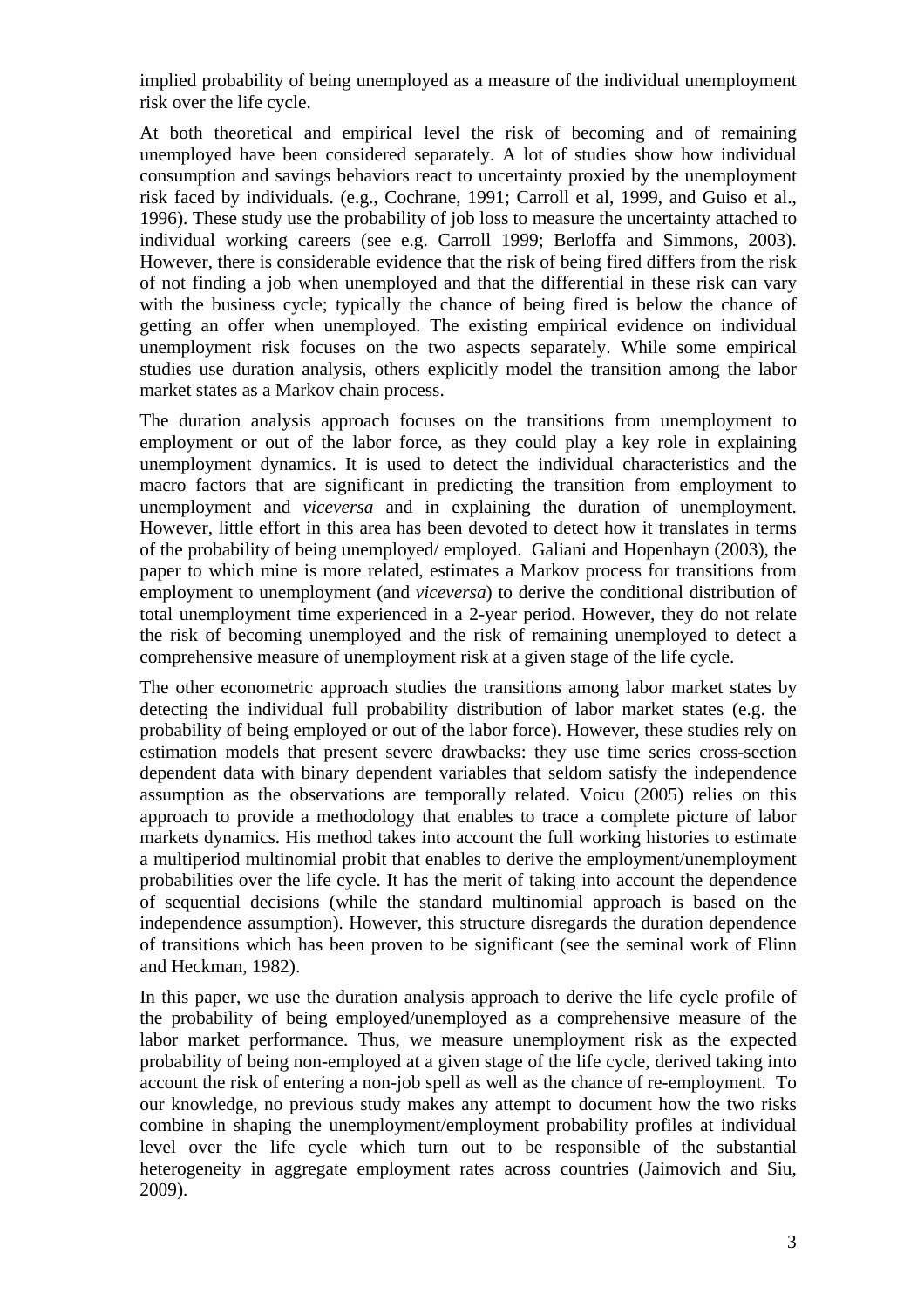In particular, we model a two-state time non-homogeneous semi Markov process that drives the transition from employment to unemployment and *viceversa* which are allowed to be both current and lagged duration dependent as well as time dependent. The transition distributions over the life cycle are obtained estimating two continuous time parametric duration models of employment and non-employment spells, allowing for unobserved heterogeneity. The estimated models are used to predict, at each stage of the life cycle, the time varying transition probabilities in and out employment; these are conditional on the time elapsed in each state and on covariates which include the type of occupation, the geographic area of work, the age at the beginning of the spell, the time elapsed in the previous state and the cohort effect. We rely on Monte Carlo techniques to simulate, the underlying semi Markov process governing the transition in and out employment over the life cycle for each representative worker in each group, identified by occupation, geographic area and industry types. From the simulated working life careers we derive the age profiles of the probability of being employed, which turn out to display a hump shaped consistently with the observed distribution of the employment across ages.

The empirical analysis is carried using multiple spells data on working histories for a large number of male workers aged between 20 and 60 years old tracked in the panel data INPS which covers the period 1985-2004. Our results document a substantial degree of heterogeneity in the unemployment risk across various dimensions: age, cohorts and job characteristics (such as type of occupation, firm size and geographic area of working).

The application of this methodology to Italian data enables to highlight the role of flexible contracts, namely entrance contracts (apprenticeship contracts and training-onthe-job contracts) and of temporary agency work in favoring employment among young people. When focusing on standard contracts (open end contracts and fixed term contract and seasonal contracts), younger cohorts face, at each age, a substantial lower probability of being employed than older cohorts, and the probability of being employed when young is much lower than when being middle aged. When the focus is on all types of contracts (including apprenticeship and training-on-the-job contracts as well as temporary agency work contracts), while, the differences among ages are confirmed, the differences among cohorts tend to be nullified and in some cases overcome.

The paper is organized as follows. In section 2, I detail the methodology followed to conduct the duration analysis of both employment and unemployment spells and to derive the state occupation probabilities. Section 3 is devoted to the description of the data used. In section 4, I present the estimation results and the predicted life cycle employment/ unemployment probabilities. Section 5 concludes.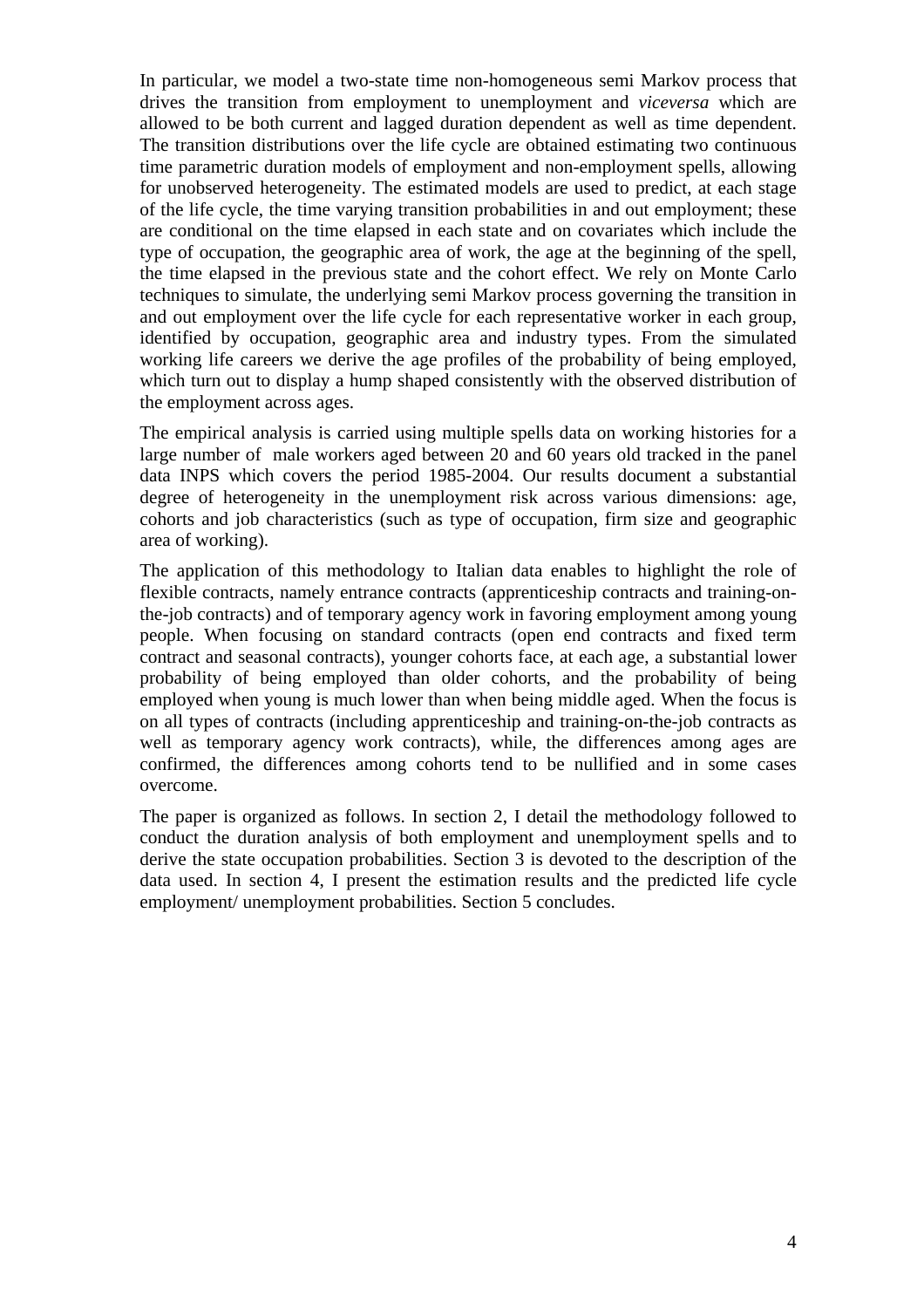# 2. Methodology

# 2.1 The semi Markov process

In this paper, we model a two-state time non-homogeneous semi Markov process that drives the transition from employment to unemployment and *viceversa*. At any point in time, a worker may be in either state: employed or unemployed.

This Markov process allows for duration dependence, i.e. the probability of transition from one state to the other varies with the time spent in the state of origin. This happens in both employment and non-employment spells, as the probability of remaining in a given state depends on the time spent in the state. The process also allows for "lagged state duration dependence" as the length of the previous spell affects significantly the probability of remaining in the current state (Heckman and Borjas, 1980). For example, a long unemployment spell may cause a high loss of productivity, which is likely to be reflected in a lower initial wage as well as in a higher probability of termination in the next employment spell.

The previous literature shows how to derive the stationary distribution of state occupation probabilities in case of time-homogeneous Markov processes, where the unemployment and employment durations are independently and identically distributed. Chesner and Lancaster (1983) derive the distribution of state occupation probabilities at time *t*, given the initial probability distribution of the two states, for the case of a non homogeneous Markov process that allows for duration dependence. In this paper I use Monte Carlo simulation techniques to derive the distribution of state occupation probabilities associated to a non –homogeneous semi Markov process.

The procedure is detailed in the following subsections: in 2.2 I present how the transition across the employment and the unemployment state, while 2.3 shows in detail the simulation procedure used to derive the probability distribution.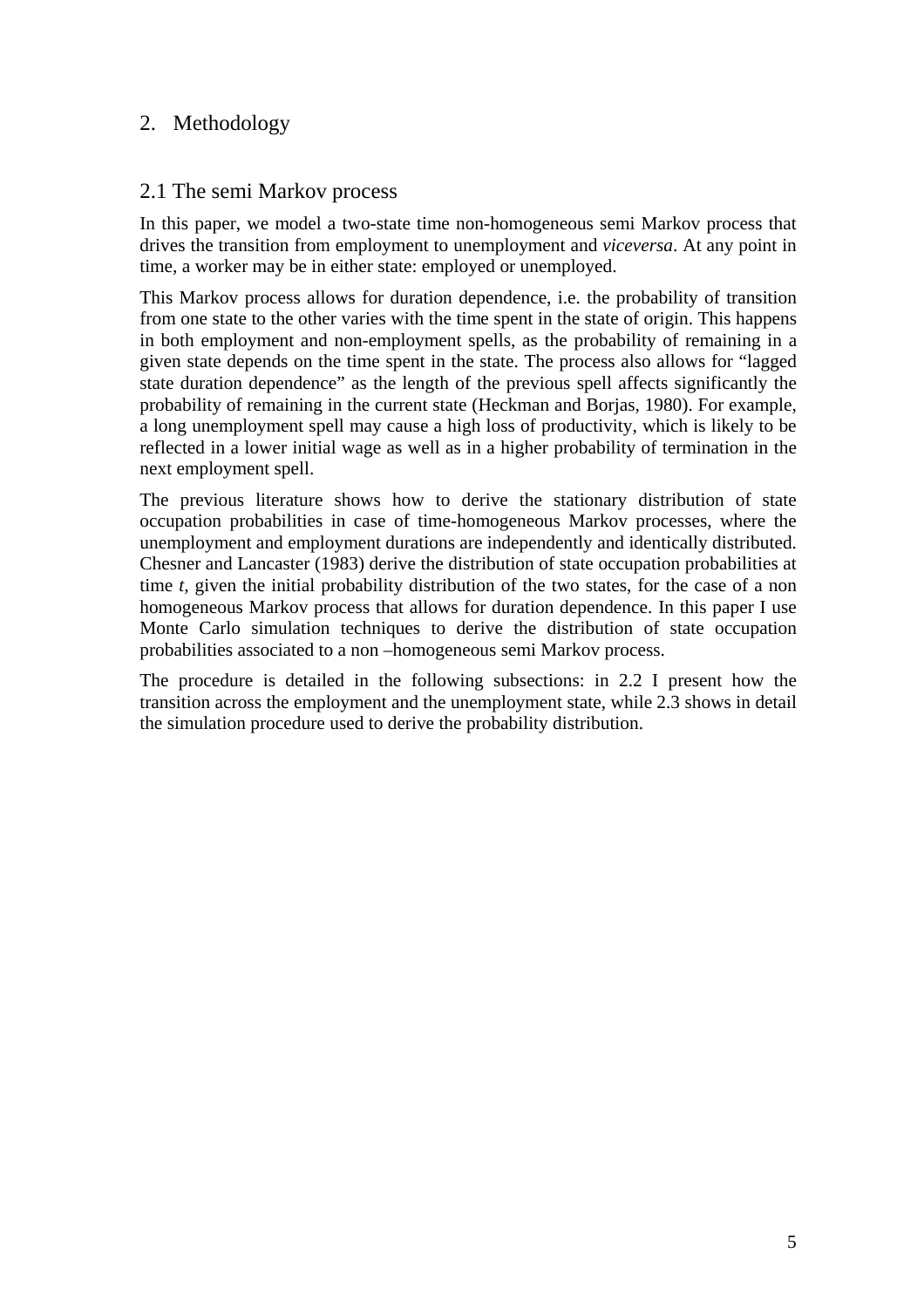### 2.2 Modeling the hazard functions

We carry out the parametric analysis of employment and unemployment spells estimating two separate continuous time parametric Weibull models to assess the impact of causal variables on the extent of the duration dependence in employment and unemployment status<sup>1</sup>. We privilege continuous time to discrete time techniques as in the first case results are invariant to the time unit used to record the available data (Flinn and Heckman, 1982) and thus enabling to derive the life cycle profile of the probabilities conditional on whatever length of the employment/unemployment spells. Moreover, since the presence of unmeasured variables could give rise to spurious negative duration dependence (see Heckman, 1991), we take into account the impact of unobserved heterogeneity and we allow for a multiplicative shared frailty distributed as a gamma <sup>2</sup>.

According to the adopted approach, the instantaneous hazard rates for unemployment ( *) and employment (* $e$ *) spells are modeled as following:* 

$$
h^{j}(t^{j}) = h^{j}{}_{0}(t) \exp(\beta^{r} X_{i}) \alpha^{j} \qquad \text{with} \qquad j = u, e \qquad (1)
$$

where,  $t^j$  is the elapsed duration in a given state,  $h^j_i(t) = (t^j)^p$  } is the baseline hazard that here takes the Weibull distribution,  $exp(\beta' X_i)$  is a linear combination of observed demographic and occupational characteristics,  $\alpha^{j}$  is the multiplicative effect that captures unobserved heterogeneity. Observed heterogeneity is controlled for by a set of covariates *Xi* that capture individual and job characteristics.

 Previous studies evidence that transitions between labor market states are affected by time elapsed in the current state but also by time spent in the previous state. (see for example Heckman and Borjas, 1980; Heckman and Flinn, 1982), thus, we allow for both duration and lagged duration dependence as well as time dependence. Among covariates we include age, daily salary which capture the time dependence, as well as the length of the previous employment (non-employment) spell which captures the lagged duration dependence. In addition we consider explanatory variables that are fixed over the spell<sup>3</sup> and over the life cycle and are measured at the beginning of the spell

 $\overline{a}$ 

<sup>&</sup>lt;sup>1</sup>We choose this model instead of the widely used semiparametric proportional Cox's model because the latter does not specify a parametric form for the hazard preventing to derive the transition probabilities of interest. In many cases, the two approaches (parametric vs semiparametric) produce similar results in term the effect of explanatory variables on the hazard rate (see e.g Petrongolo, 2001).

 $2<sup>2</sup>$  The data that we use convey information on multiple spells per workers, thus allowing for shared frailty entails modeling heterogeneity among workers as a random effect.

<sup>&</sup>lt;sup>3</sup> In the duration analysis of unemployment spells, the job related covariates are fixed at the value taken at the end of the previous employment spell.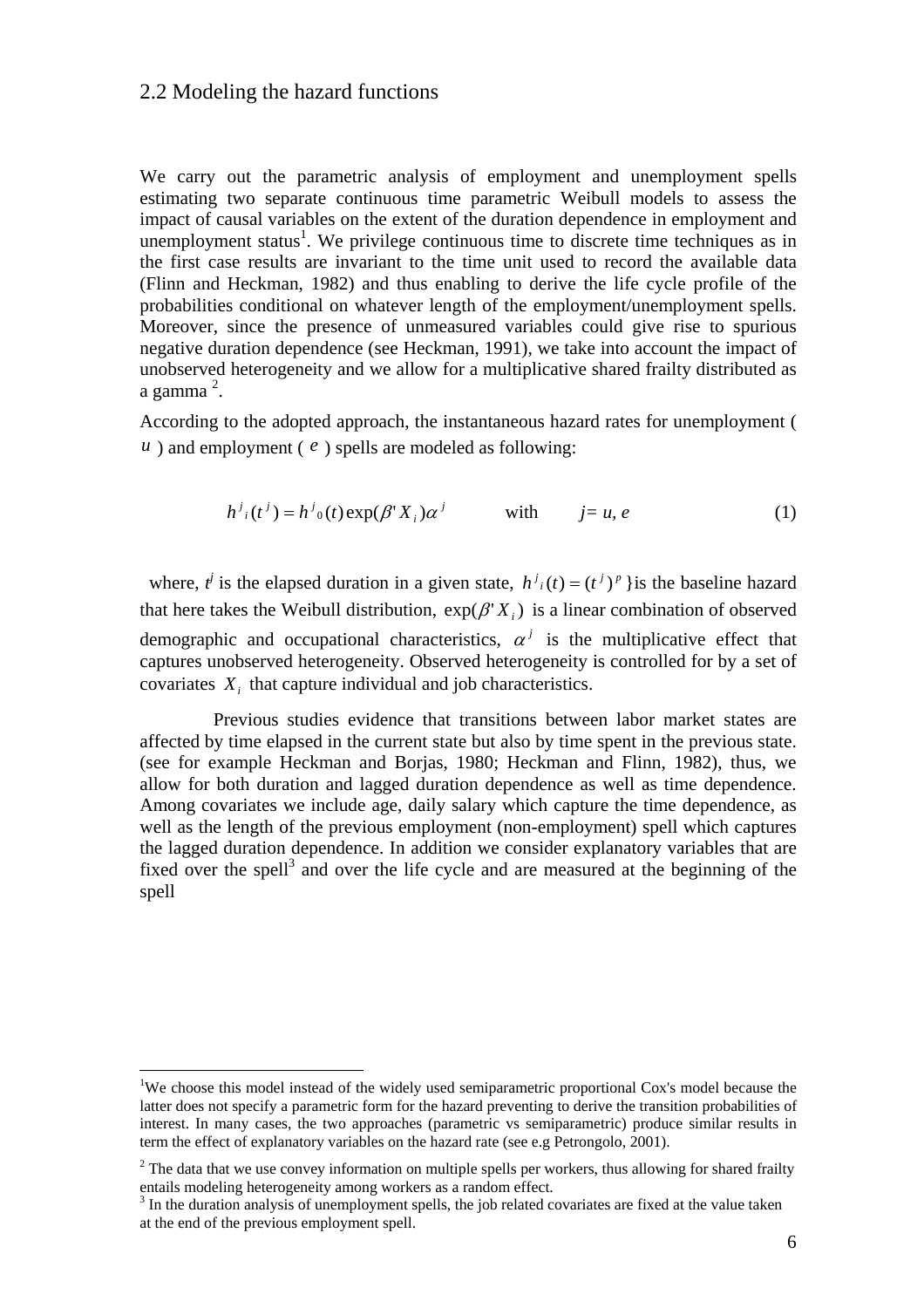# 3. Data

I use the Work Histories Italian Panel (WHIP) provided by Laboratorio Riccardo Revelli. WHIP is a database of individual work histories, based on INPS (the Italian National Social Security Institute) administrative archives. The panel consists of a random sample (1:180) drawn from the full archive of a dynamic population of about 370,000 individuals (66% men and 34% women) permanently and temporary employed in the private sector or self-employed or retired over the period 1985-2004. The dataset allows observing the main episodes of each individual's working career. The main limit of the analysis is that, as the data source originates from administrative archives, it does not enable to distinguish voluntary from involuntary job interruption spells<sup>4</sup>.

In this paper, I focus on multiple-spells working data for two subsamples of male individuals employed in the private sector. The first subsample (here following dataset A) is made of workers who are employed with the so called 'standard' job contracts (open end, fixed term, and seasonal contracts<sup>5</sup>) and eventually experience unemployment and/or retire $<sup>6</sup>$  over the time span considered. In particular, in the first</sup> subsample, I exclude those workers who signed at least one atypical contracts (quasi employed –*parasubordinati*) over the period 1985-2004.

The second subsample (here following dataset B) is made by the workers who are hired with standard contracts plus those who are hired with 'entrance' contracts or temporary (agency) contracts. Entrance contracts include apprenticeship and training –on- the- job contracts. The apprenticeship contract is a labor contract for young people (aged between 16 and 24), which can last from a minimum of 18 months to four years (Law 196/97)<sup>7</sup>. This type of contracts represents the 4% of the job contracts observed in the panel. The average duration is 1.6 years. The training-on-the-job contracts (introduced by Law No. 863/1984) are intended to promote the hiring and training of individuals aged between 16 and 32, and can elapse up to 32 months. This type of contracts was introduced by Law No. 863/1984, it represents the 9.4 % of job contracts observed in the panel and its average duration is 1.12 years. Temporary agency work, introduced in the Italian Legislation since 1998, are contracts singed between the temporary work agency and worker who is assigned to work for (and under the control of) a firm (the user company) $\delta$ . In the panel data used temporary agency work contracts represent the

 4 In particular, from data I could precisely detect only involuntary unemployment spells, i.e. those associated to the payment of unemployment benefits. However, to qualify for a benefit (*indennità ordinaria*) a person must have worked at least one year or have made voluntary contributions for two years under open end standard contracts. Thus focusing only on the unemployment benefit related spells would entail the underestimation of the unemployment risk.

<sup>&</sup>lt;sup>5</sup> Since in the panel a distinction between the three can be made only after 1998, I choose to maintain no distinction through all the sample.

<sup>&</sup>lt;sup>6</sup> As the panel provide information about the date from which individuals' receive pension benefits, I use this as a proxy of the beginning of retirement period.

<sup>&</sup>lt;sup>7</sup>More specifically, the apprenticeship contract is a labour contract in which the contracting parties are the young person (aged between 16 and 24) and the employer. Apprenticeship contracts can last from a minimum of 18 months to four years (Law 196/97): within these limits, collective agreements lay down, for each sector, the length of contracts for the various occupational profiles. These type of contracts represent the 4% of job contracts observed in the panel. The average duration is 1.6 years. The trainingon-the-job contracts (CFL) (introduced in 1984) are intended to promote the hiring and training of individuals aged between 16 and 32, and can elapse up to 32 months. These type of contracts were introduced by Law No. 863/1984. These type of contracts represent the 9.4 % of job contracts observed in the panel. The average duration is 1.12 years.

<sup>&</sup>lt;sup>8</sup> More specifically, temporary (agency) contracts are temporary employment relationship between a temporary work agency, which is the employer, and a worker, where the latter is assigned to work for and under the control of an undertaking and/or establishment making use of her services (the user company). In the panel data used temporary agency work contracts are observed since 1998 and represent the 2.12% of the total number of job contracts observed in the panel. The average duration is 1.12 years.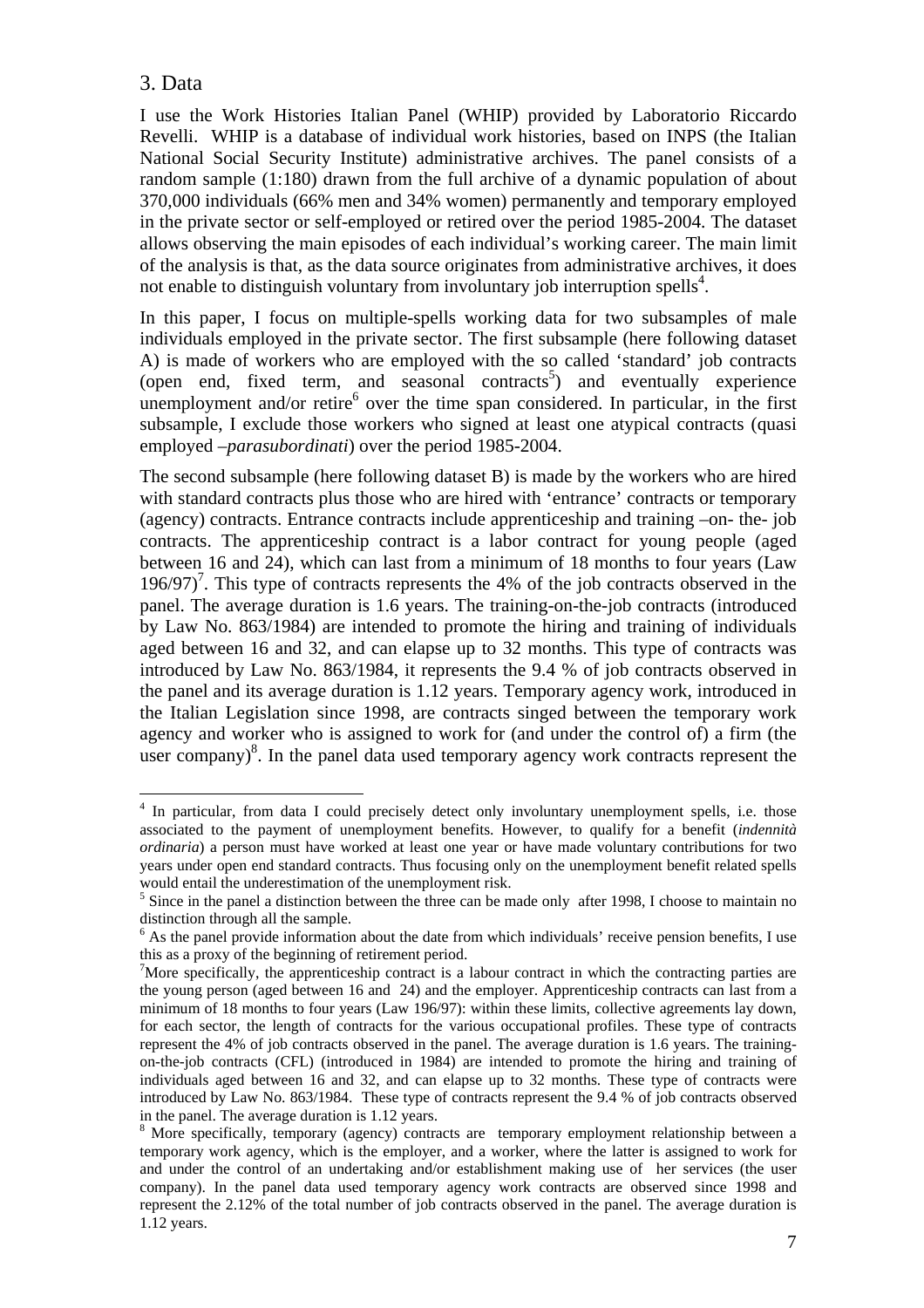2.12% of the total number of job contracts observed over the period 1985-2004 and last on average 1.12 years.

The unemployment spells are defined as starting at the end of a recorded job spells and ending at the re-employment in the private sector (observed in the panel), provided the workers does not retire in the period 1985-2004; if re-employment does not happen before the end of 2004 or the worker does note retire I treat the unemployment spell as censored. I exclude from the empirical analysis observations that are left truncated (i.e. we exclude from the analysis job spells that start at the very beginning of the sample: January  $1985$ <sup>9</sup>.

The explanatory variables used in the duration analysis of both employment and unemployment<sup>10</sup> spells are: initial age, initial age squared  $(100)$ , working industry, firm dimension, geographic area, type of occupation (blue/white collars), the logarithm of the daily wage at the beginning of the spell and the length of the previous spell and the cohort birth year. The set of variables enable to identify 1,650 working groups.

Table 1 reports the main summary statistics for the dataset A and the dataset B.

 $\overline{a}$ 

.

<sup>9</sup> More precisely, I rely on the flow sampling avoiding the left truncation problem that affect data (Lancaster, 1990).

 $10$  In particular, the job related variables for the unemployment spells are set at the value recorded in the previous employment spell.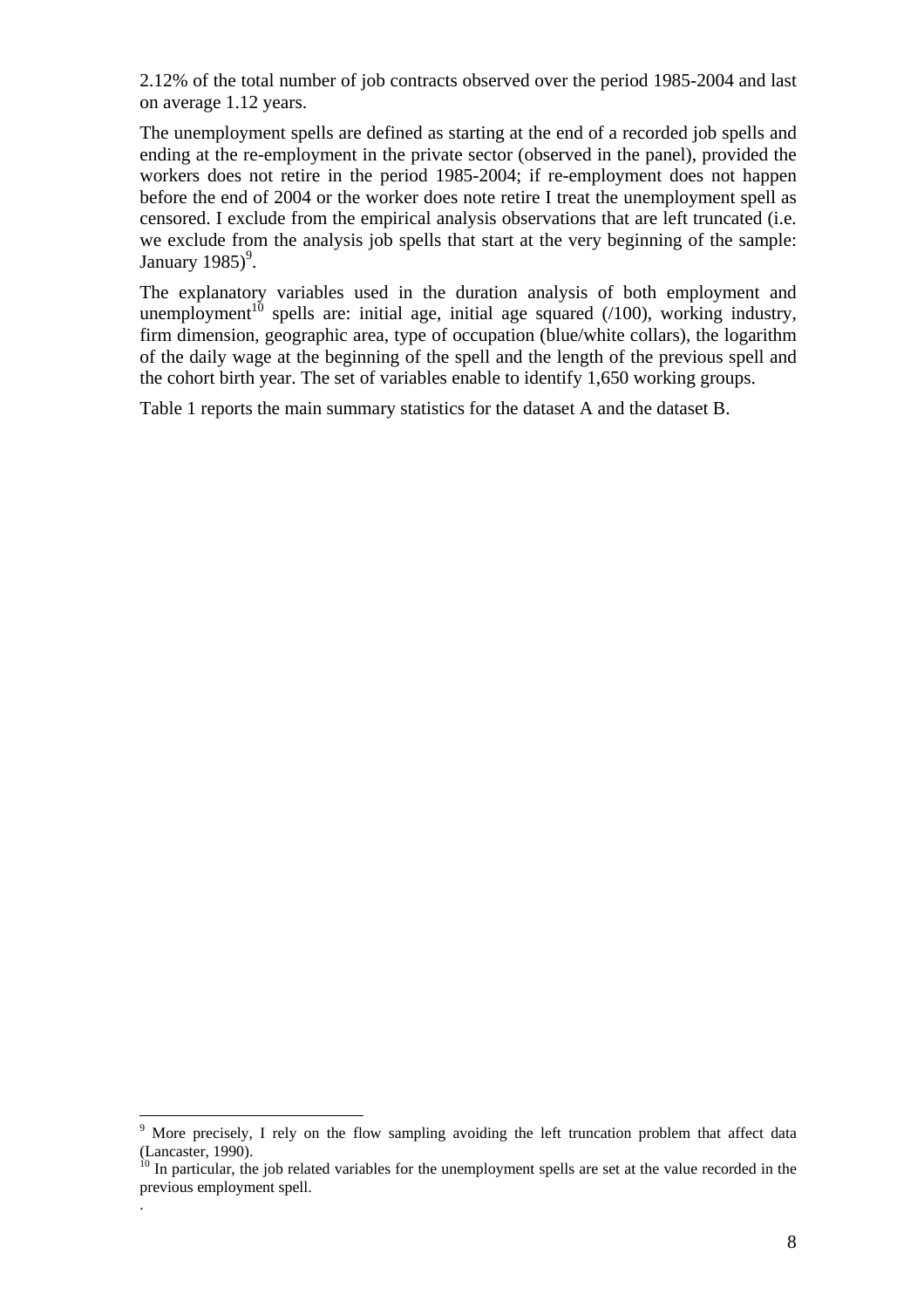### **Table 1**

**Summary statistics** 

|                             | <b>Dataset A: Standard Contracts</b> |              |                | <b>Dataset B: Standard and Flexible</b><br><b>Contracts</b> |         |              |                |       |
|-----------------------------|--------------------------------------|--------------|----------------|-------------------------------------------------------------|---------|--------------|----------------|-------|
|                             | mean                                 | median       | p5             | p95                                                         | mean    | median       | p5             | p95   |
| # of job spells             | 3.51                                 | 1            | $\overline{2}$ | 10                                                          | 3.50    | 2.00         | 1.00           | 10.00 |
| duration (years)            | 2.27                                 | 0.04         | 0.71           | 10.67                                                       | 2.10    | 0.04         | 0.67           | 9.66  |
| # of unempl- spells         | 3.54                                 | 1            | $\overline{2}$ | 11                                                          | 3.50    | 1            | $\overline{c}$ | 10    |
| duration (years)            | 2.23                                 | $\mathbf{0}$ | 0.47           | 13.98                                                       | 1.55    | $\mathbf{0}$ | 0.36           | 10.13 |
|                             | freq.                                | Percent      |                |                                                             | freq.   | Percent      |                |       |
| # of job spells             | 129,069                              |              |                |                                                             | 271,626 |              |                |       |
| # of censored job spells    | 21,844                               | 18.58        |                |                                                             | 48,458  | 17.84        |                |       |
| # of unempl spells          | 98,603                               |              |                |                                                             | 216,294 |              |                |       |
| # of censored unempl spells | 21,925                               | 0.17         |                |                                                             | 47,000  | 0.22         |                |       |

#### **Explanataory variables**

|                                          | mean    | median  | p5    | p95   | mean    | median  | p5    | p95   |
|------------------------------------------|---------|---------|-------|-------|---------|---------|-------|-------|
| age at the beginning of job<br>spells    | 37.25   | 20.68   | 36.35 | 56.60 | 32.07   | 17.69   | 29.35 | 54.26 |
| age at the beginning of unempl<br>spells | 40.64   | 21.28   | 40.17 | 60.04 | 34.68   | 18.51   | 31.61 | 58.18 |
| <b>Industry</b>                          | freq.   | percent |       |       | freq.   | percent |       |       |
| Manufacturing                            | 63,542  | 38.35   |       |       | 120,004 | 38.64   |       |       |
| Construction                             | 47,658  | 28.77   |       |       | 73,353  | 23.62   |       |       |
| Trade                                    | 14,470  | 8.73    |       |       | 32,459  | 10.45   |       |       |
| Hotels                                   | 10,779  | 6.51    |       |       | 26,520  | 8.54    |       |       |
| T ransport                               | 14,096  | 8.51    |       |       | 22,004  | 7.09    |       |       |
| Financial                                | 9,818   | 5.93    |       |       | 26,649  | 8.58    |       |       |
| Real estate                              | 2,554   | 1.54    |       |       | 4,408   | 1.42    |       |       |
| Other services                           | 2,757   | 1.66    |       |       | 5,134   | 1.65    |       |       |
| Geographic Area                          |         |         |       |       |         |         |       |       |
| north                                    | 79,872  | 46.73   |       |       | 168,019 | 52.89   |       |       |
| center                                   | 33,985  | 19.88   |       |       | 64,164  | 20.20   |       |       |
| south                                    | 57,081  | 33.39   |       |       | 85,479  | 26.91   |       |       |
| <b>Firm size</b>                         |         |         |       |       |         |         |       |       |
| $0 - 9$                                  | 46,994  | 33.1    |       |       | 101,428 | 37.91   |       |       |
| $10-19$                                  | 20,865  | 14.69   |       |       | 41,050  | 15.34   |       |       |
| 20-199                                   | 43,168  | 30.4    |       |       | 78,056  | 29.17   |       |       |
| 200-999                                  | 14,874  | 10.48   |       |       | 23,680  | 8.85    |       |       |
| >1000                                    | 16,087  | 11.33   |       |       | 23,333  | 8.72    |       |       |
| Occupation                               |         |         |       |       |         |         |       |       |
| <b>Blue</b> collars                      | 139,798 | 81.78   |       |       | 267,123 | 84.09   |       |       |
| WhiteCollars                             | 31,140  | 18.22   |       |       | 50,539  | 15.91   |       |       |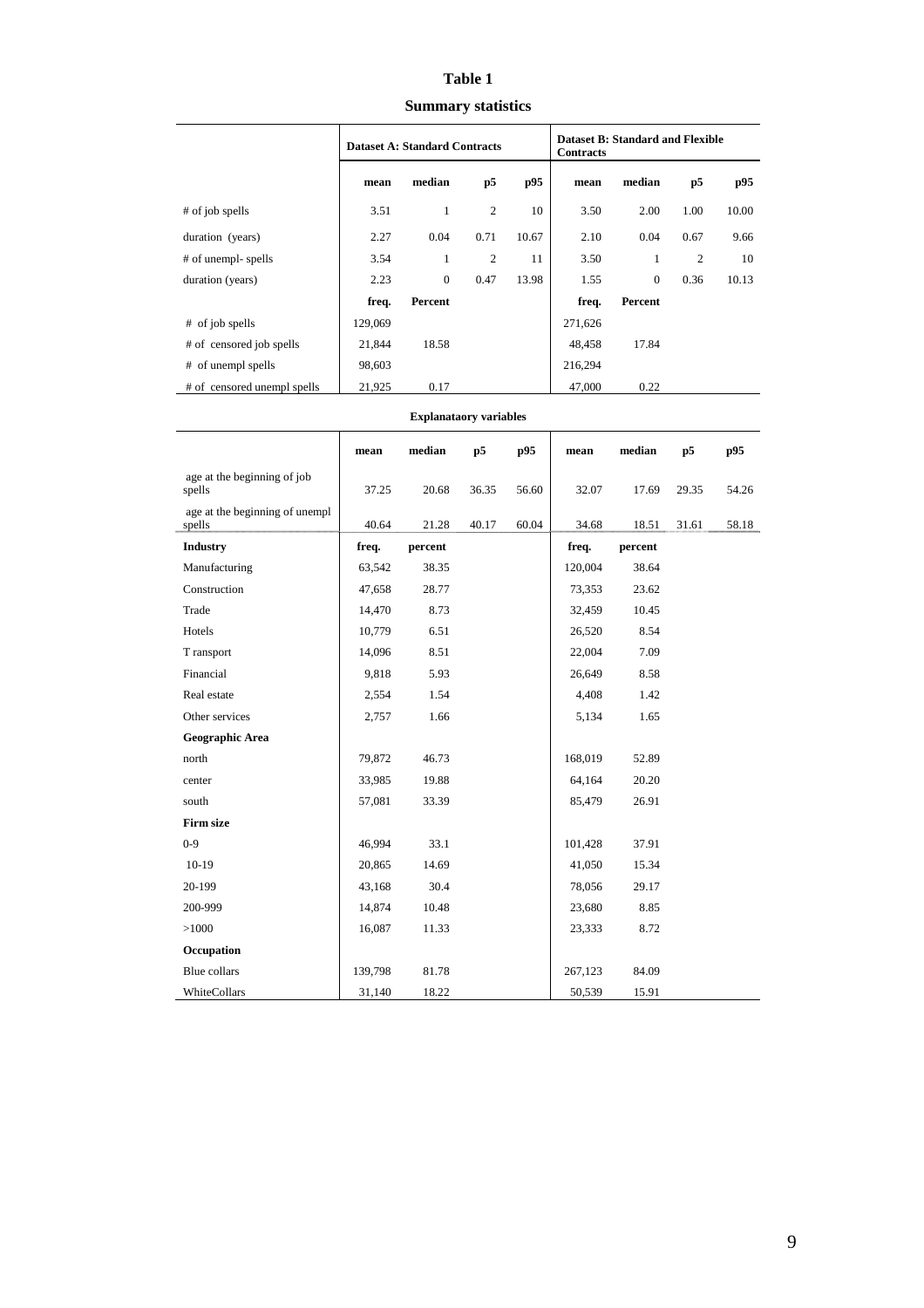### 4. Results

 $\overline{a}$ 

### 4.1 Estimated hazard functions

In this section I present the estimation results for the duration models introduced in section 2.2.

 Tables 2 and 4 display the estimated coefficients and the marginal effects for the employment duration model<sup>11</sup> for dataset A and B respectively. According to our results all kinds of the allowed dependence are significant. In particular, we find evidence of negative current duration dependence, i.e. the longer the time elapsed in a job spell the more likely the worker will remain employed. We find that there's significant lagged duration dependence, i.e. the longer the previous unemployment spell the higher the risk of exiting the current employment spell. These results support the evidence that unemployment episodes may have a scarring effect on future labor market histories both in terms of subsequent earnings (Arulampalam, 2001) and in terms of subsequent risk of job separation (Arulampalam et al., 2001 and Gregg, 2001). Moreover, according to the human capital theory explanation the unemployment spell induces a deterioration of individual skills but also lower opportunity to accumulate work experience: the longer an unemployment spell the higher the loss of productivity which induces a higher probability of subsequent job termination. Indeed, the probability of being employed depends on the level of wage at the beginning of the spell which seems to act as a proxy of the workers' level of productivity: the higher the wage at the beginning of the job spell the higher the worker's productivity which contributes to lower the probability of job termination.

 Our results support the evidence of time dependence, too. In our specification, time dependence is introduced by controlling for the worker's age at the beginning of the job spells. We find that the older the worker at the beginning of the spell the lower the risk of exiting it and the longer the job tenure. This pattern reverses after reaching the middle age, as evidenced by the (significant) second order term of the polynomial in age. Job interruptions in the construction industry are more frequent than in the manufacturing and the services industries. North- Western and Central regions are those with longer job relations, while shorter tenures characterize jobs in the South and North-East. Not surprisingly, the probability of separation is monotonically decreasing with the dimension of the firm, shorter tenures are more frequent in small firms and become longer as the average dimension increases. In our data, young cohorts face higher job instability than older cohorts, which is not surprising since young cohorts are more affected by fixed-term contracts with respect to the older cohorts.

 Tables 3 and 5 show the results for the unemployment duration model for dataset A and B respectively. Our estimates document negative current duration dependence for the unemployment status. In addition, we support the evidence for all kinds of duration dependence. In particular, the longer the past employment spell the higher the chance of exiting the current unemployment spell becoming employed. Negative duration dependence is well documented in literature (see e.g. Heckman and Borjas, 1980; Flinn and Heckman, 1982; and Lynch, 1989). It may be due to the fact that long unemployment durations discourage workers to search a new job (Schweitzer and Smith, 1974). Moreover, it may be due to deterioration of skills (see e.g. Pissarides,

 $11$  Negative marginal effects (positive coefficients for the hazard rate) indicate that the covariates reduce the duration, while positive marginal effects (negative coefficients for the hazard rate) indicate that the covariates increases the duration.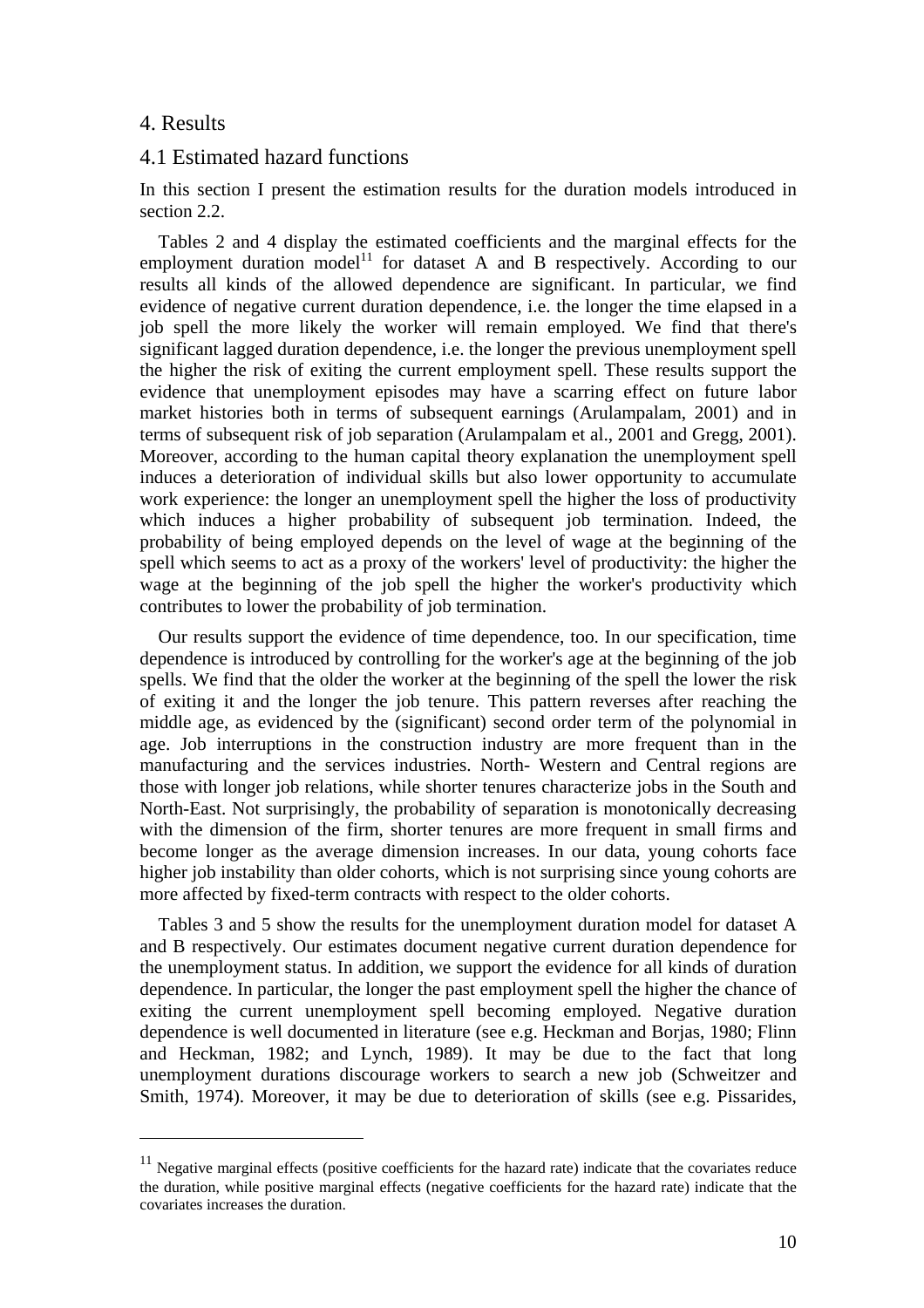1992), or it may be signal of unobserved lower productivity (Vishwanath, 1989), or it may be the result of strong competition for jobs among workers. Moreover, duration dependence in unemployment may arise in a framework were job opportunities are spread through an explicitly network of social contacts (Calvó -Armengol and Jackson, 2004). Our evidence supports the view that the longer the employment spell the greater the productivity enhancement from the working experience which may result in a higher probability of terminating the subsequent unemployment spell. Indeed, the probability of remaining unemployed depends on the level of wage at the beginning of the spell. Here, we are analyzing the unemployment duration, thus the wage measured at the beginning of the spell is the last wage received in the previous employment spell. Our result indicates that the level of wage earned upon termination of the preceding job experience taken as a proxy of the level of the workers' productivity may act as a signal affecting the chance of new job finding.

 Time dependence is significant also in determining the nature of the unemployment persistence: the higher the age at entry the higher the chance of terminating the current unemployment spell, although this pattern reverses at old ages as indicated by the second order term of the polynomial in age.

 In our specification, we evaluate the influence of last job occupation characteristics on the current unemployment duration. Workers who face job interruptions from medium and large size firms have a lower chance of getting a new job. For workers in the Northern regions, especially Eastern ones, the hazard rate of finding a job is higher than in the rest of Italy. These findings, together with the evidence on the duration of job spells support the importance of local conditions in determining the dualistic nature of the Italian formal labor market.

 The shape parameters governing the duration dependence in the Weibull models are significant in all cases. Also, in all cases there is significant individual heterogeneity. Overall, 99% of coefficients are significantly different from zero and take a reasonable sign. Importantly, in case of both employment and unemployment durations, our results are robust to the unobserved heterogeneity.

In the next subsection 4.2 we derive the life cycle employment probabilities derived by simulating the employment and unemployment probabilities predicted according to these estimated hazard functions and results are reported.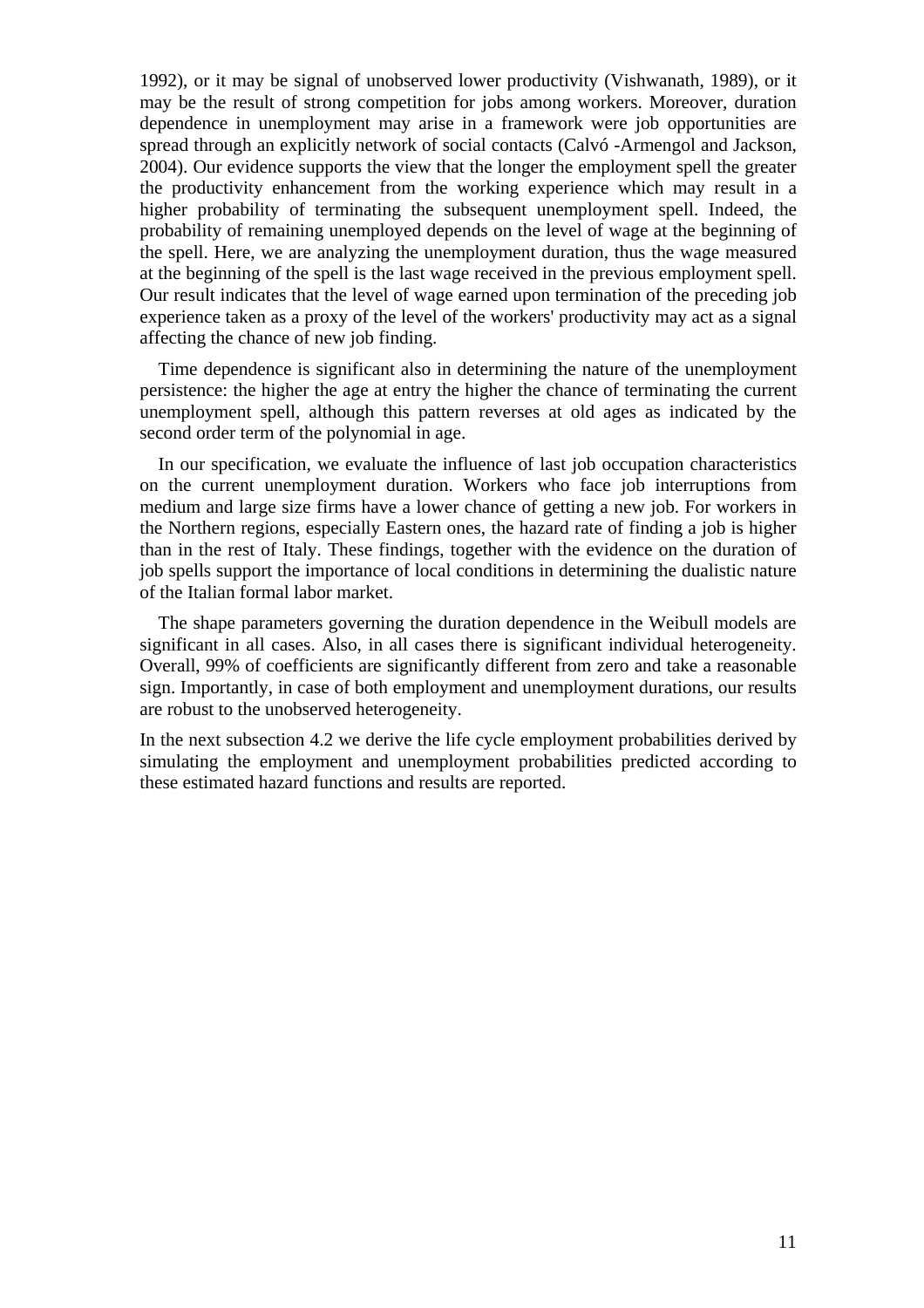### **Table 2. Duration model for employment spells –Weibull Distribution with Gamma distribution for shared frailty - Marginal effects -**

Workers Employed with standard contracts

| $_{-}t$                                            | β        | Std. Err. | Z         | P > z | [95% Conf. | Interval] |
|----------------------------------------------------|----------|-----------|-----------|-------|------------|-----------|
| Age at the beginning of the spell                  | $-0.106$ | 0.005     | $-19.530$ | 0.000 | $-0.117$   | $-0.096$  |
| Age $^{\wedge}2$                                   | 0.013    | 0.001     | 19.170    | 0.000 | 0.012      | 0.015     |
| <b>Industry</b>                                    |          |           |           |       |            |           |
| Manufacturing                                      | $-0.680$ | 0.051     | $-13.320$ | 0.000 | $-0.780$   | $-0.580$  |
| Construction                                       | $-0.136$ | 0.051     | $-2.640$  | 0.008 | $-0.236$   | $-0.035$  |
| Trade                                              | $-0.877$ | 0.054     | $-16.160$ | 0.000 | $-0.983$   | $-0.770$  |
| Hotels                                             | 0.302    | 0.054     | 5.640     | 0.000 | 0.197      | 0.407     |
| Transport                                          | $-0.389$ | 0.055     | $-7.130$  | 0.000 | $-0.497$   | $-0.282$  |
| Financial                                          | $-0.682$ | 0.057     | $-12.040$ | 0.000 | $-0.793$   | $-0.571$  |
| Real estate                                        | $-0.184$ | 0.076     | $-2.420$  | 0.015 | $-0.333$   | $-0.035$  |
| Other services                                     | ref      |           |           |       |            |           |
| <b>Firm size</b>                                   |          |           |           |       |            |           |
| $0 - 9$                                            | ref      |           |           |       |            |           |
| $10-19$                                            | $-0.169$ | 0.016     | $-10.350$ | 0.000 | $-0.202$   | $-0.137$  |
| 20-199                                             | $-0.244$ | 0.015     | $-16.220$ | 0.000 | $-0.273$   | $-0.214$  |
| 200-999                                            | $-0.458$ | 0.025     | $-18.430$ | 0.000 | $-0.507$   | $-0.409$  |
| >1000                                              | $-0.746$ | 0.035     | $-21.150$ | 0.000 | $-0.816$   | $-0.677$  |
| Geographic Area                                    |          |           |           |       |            |           |
| North                                              | $-0.383$ | 0.017     | $-22.590$ | 0.000 | $-0.416$   | $-0.350$  |
| Center                                             | $-0.326$ | 0.021     | $-15.880$ | 0.000 | $-0.366$   | $-0.286$  |
| South                                              | ref      |           |           |       |            |           |
| Occupation                                         |          |           |           |       |            |           |
| Blue collar                                        | 0.409    | 0.022     | 18.420    | 0.000 | 0.365      | 0.452     |
| White collar                                       | ref      |           |           |       |            |           |
| Length of the previous<br>unemployment spell       | 0.175    | 0.005     | 37.050    | 0.000 | 0.165      | 0.184     |
| Log of daily wage at the beginning<br>of the spell | $-0.105$ | 0.018     | $-5.910$  | 0.000 | $-0.140$   | $-0.070$  |
| <b>Birth year</b>                                  |          |           |           |       |            |           |
| 1930-39                                            | ref      |           |           |       |            |           |
| 1940-49                                            | $-0.070$ | 0.033     | $-2.100$  | 0.036 | $-0.136$   | $-0.005$  |
| 1950-59                                            | $-0.266$ | 0.038     | $-7.020$  | 0.000 | $-0.340$   | $-0.192$  |
| 1960-69                                            | $-0.216$ | 0.042     | $-5.080$  | 0.000 | $-0.299$   | $-0.132$  |
| 1970-79                                            | 0.089    | 0.048     | 1.840     | 0.066 | $-0.006$   | 0.184     |
| _cons                                              | 2.559    | 0.140     | 18.270    | 0.000 | 2.284      | 2.833     |
|                                                    |          |           |           |       |            |           |
| $/ln_p$                                            | $-0.081$ | 0.005     | $-15.940$ | 0.000 | $-0.091$   | $-0.071$  |
| $/ln_$ _the                                        | $-0.173$ | 0.015     | $-11.410$ | 0.000 | $-0.203$   | $-0.144$  |
| p                                                  |          |           |           |       |            |           |
| 1/p                                                | 0.923    | 0.005     | 0.000     | 0.000 | 0.913      | 0.932     |
| theta                                              | 1.084    | 0.005     | 0.000     | 0.000 | 1.073      | 1.095     |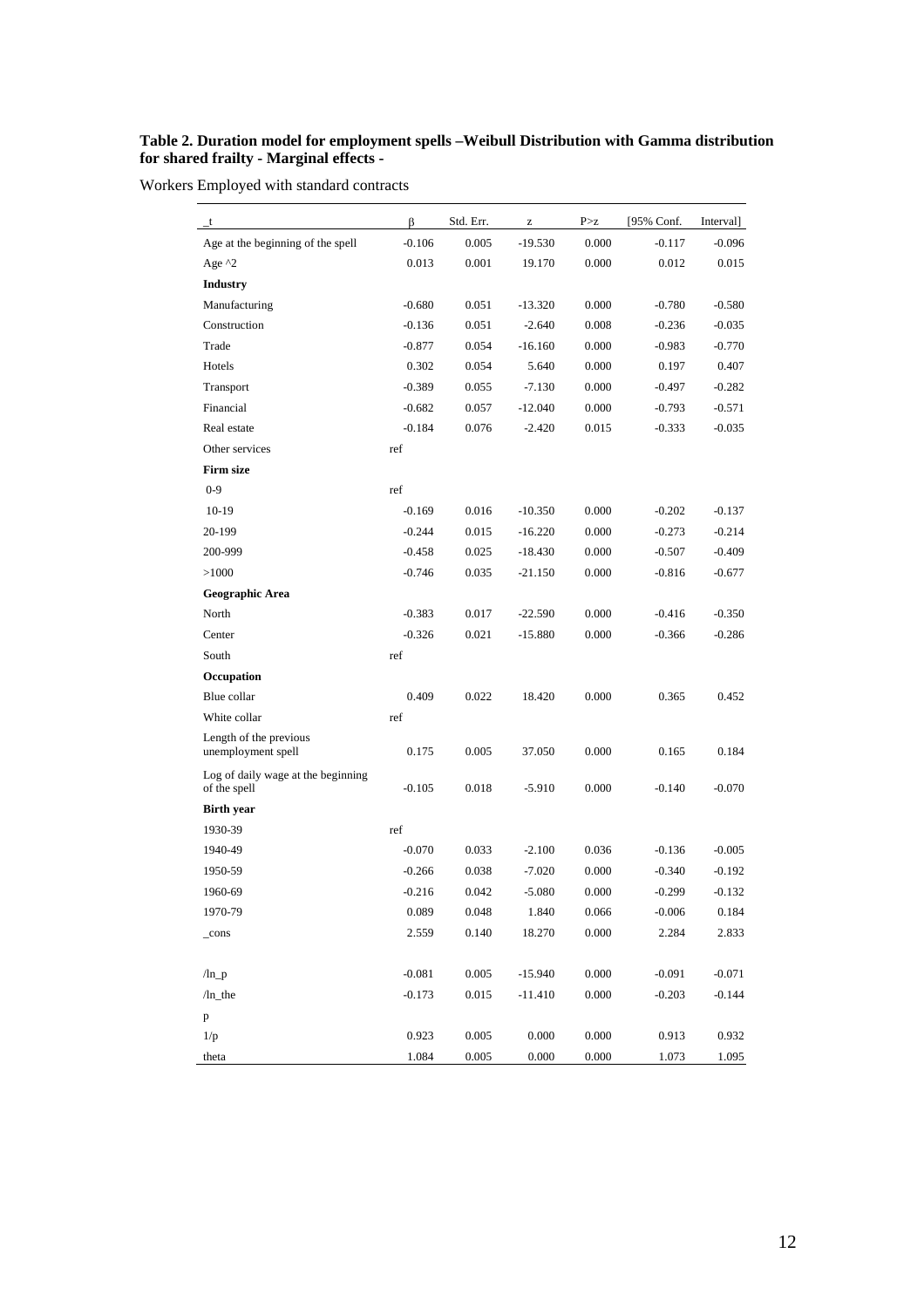#### **Table 3. Duration model for unemployment spells – Weibull Distribution with Gamma distribution for shared frailty-Marginal effects**

Workers Employed with standard contracts

| t                                                                                                        | ß        | Std. Err. | z         | P > z     | [95% Conf. | Interval] |
|----------------------------------------------------------------------------------------------------------|----------|-----------|-----------|-----------|------------|-----------|
| Age at the beginning of the spell                                                                        | 0.060    | 0.004     | 13.980    | 0.000     | 0.051      | 0.068     |
| Age $^{\wedge}2/10$                                                                                      | $-0.006$ | 0.001     | $-11.300$ | 0.000     | $-0.007$   | $-0.005$  |
| <b>Industry</b>                                                                                          |          |           |           |           |            |           |
| Manufacturing                                                                                            | 0.268    | 0.052     | 5.110     | 0.000     | 0.165      | 0.370     |
| Construction                                                                                             | 0.042    | 0.053     | 0.800     | 0.425     | $-0.062$   | 0.147     |
| Trade                                                                                                    | 0.199    | 0.055     | 3.630     | 0.000     | 0.092      | 0.307     |
| Hotels                                                                                                   | 0.077    | 0.056     | 1.370     | 0.172     | $-0.033$   | 0.188     |
| Transport                                                                                                | 0.372    | 0.055     | 6.720     | 0.000     | 0.264      | 0.481     |
| Financial                                                                                                | 0.221    | 0.056     | 3.930     | 0.000     | 0.111      | 0.331     |
| Real estate                                                                                              | ref      |           |           |           |            |           |
| Other services                                                                                           | $-0.104$ | 0.068     | $-1.540$  | 0.124     | $-0.237$   | 0.028     |
| <b>Firm size</b>                                                                                         |          |           |           |           |            |           |
| $0 - 9$                                                                                                  | ref      |           |           |           |            |           |
| $10-19$                                                                                                  | 0.753    | 0.016     | 47.200    | 0.000     | 0.722      | 0.784     |
| 20-199                                                                                                   | 0.352    | 0.019     | 18.040    | 0.000     | 0.313      | 0.390     |
| 200-999                                                                                                  | 0.061    | 0.019     | 3.250     | 0.001     | 0.024      | 0.099     |
| >1000                                                                                                    | 0.142    | 0.004     | 34.280    | 0.000     | 0.134      | 0.150     |
| Geographic Area                                                                                          |          |           |           |           |            |           |
| North                                                                                                    | 0.261    | 0.013     | 19.950    | 0.000     | 0.235      | 0.286     |
| Center                                                                                                   | 0.724    | 0.041     | 17.600    | 0.000     | 0.643      | 0.805     |
| sSouth                                                                                                   | ref      |           |           |           |            |           |
| Occupation                                                                                               |          |           |           |           |            |           |
| Blue collar                                                                                              | ref      |           |           |           |            |           |
| White collar                                                                                             | 0.061    | 0.019     | 3.250     | 0.001     | 0.024      | 0.099     |
| Length of the previous<br>employment spell                                                               | 0.142    | 0.004     | 34.280    | 0.000     | 0.134      | 0.150     |
| Log of daily wage at the beginning<br>of the spell (i.e. at the end of the<br>previous employment spell) | 0.261    | 0.013     | 19.950    | 0.000     | 0.235      | 0.286     |
| <b>Birth year</b>                                                                                        |          |           |           |           |            |           |
| 1930-39                                                                                                  | 0.724    | 0.041     | 17.600    | 0.000     | 0.643      | 0.805     |
| 1940-49                                                                                                  | 0.396    | 0.037     | 10.730    | 0.000     | 0.324      | 0.469     |
| 1950-59                                                                                                  | 0.105    | 0.032     | 3.320     | 0.001     | 0.043      | 0.168     |
| 1960-69                                                                                                  | $-0.106$ | 0.028     | $-3.840$  | 0.000     | $-0.161$   | $-0.052$  |
| 1970-79                                                                                                  | ref      |           |           |           |            |           |
| $_{\rm cons}$                                                                                            | $-2.800$ | 0.105     | $-26.630$ | 0.000     | $-3.006$   | $-2.594$  |
|                                                                                                          |          |           |           |           |            |           |
| $/ln_p$                                                                                                  | $-0.090$ | 0.003     | $-35.300$ | 0.000     | $-0.095$   | $-0.085$  |
| $/ln_$ -the                                                                                              | 0.730    | 0.008     | 94.390    | 0.000     | 0.715      | 0.746     |
| p                                                                                                        |          |           |           |           |            |           |
| 1/p                                                                                                      | 0.914    | 0.002     | 0.000     | $0.000\,$ | 0.909      | 0.918     |
| theta                                                                                                    | 1.095    | 0.003     | 0.000     | 0.000     | 1.089      | 1.100     |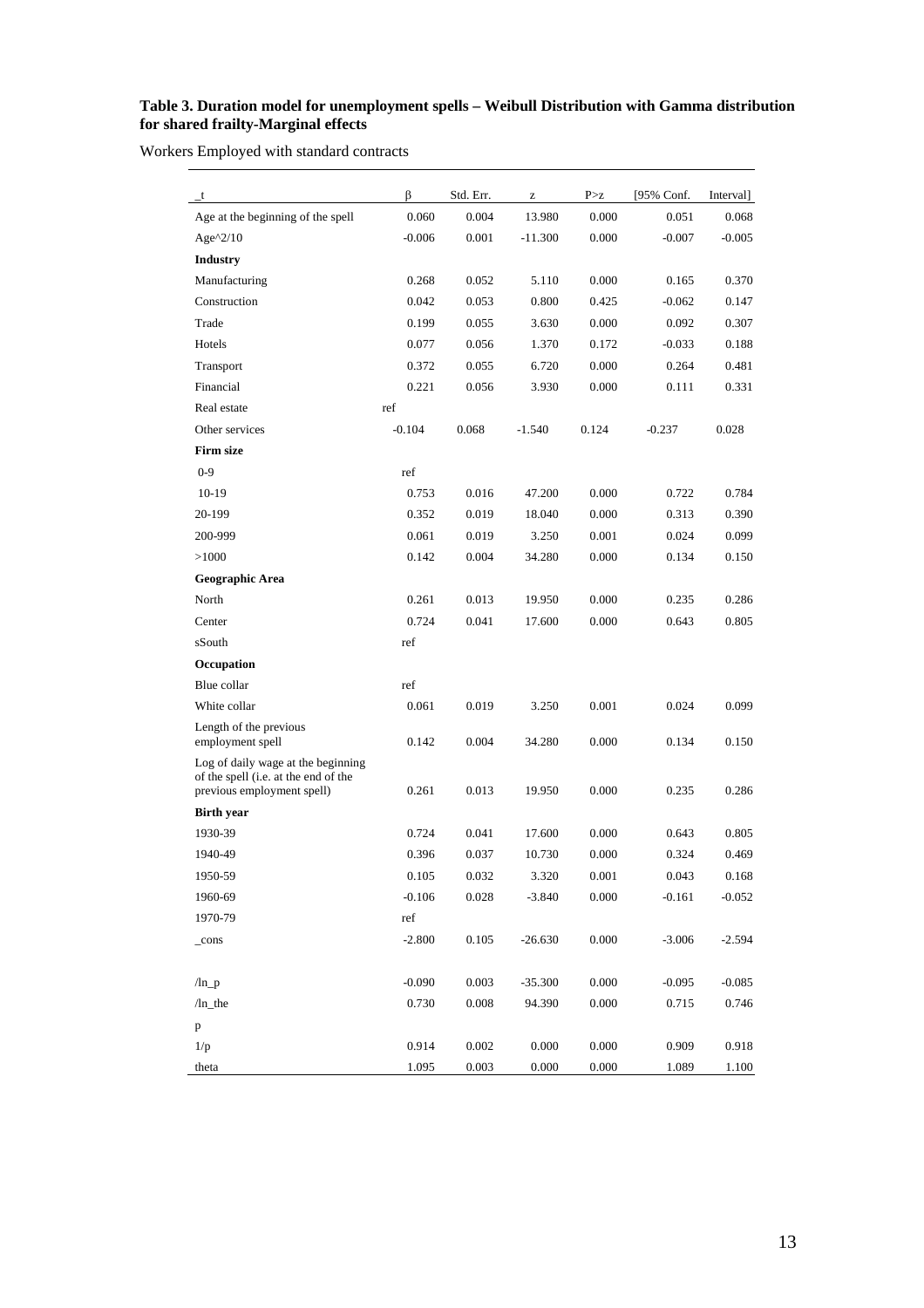#### **Table 4. Duration model for employment spells - Weibull Distribution with Gamma distribution for shared frailty –Marginal effects**

Workers Employed with standard and flexible contracts

| $_{-}$ t                                           | β        | Std. Err. | Z         | P > z | [95% Conf. | Interval] |
|----------------------------------------------------|----------|-----------|-----------|-------|------------|-----------|
| Age at the beginning of the spell                  | $-0.085$ | 0.004     | $-22.740$ | 0.000 | $-0.092$   | $-0.077$  |
| Age $^{\wedge}2$                                   | 0.012    | 0.001     | 23.430    | 0.000 | 0.011      | 0.013     |
| <b>Industry</b>                                    |          |           |           |       |            |           |
| Manufacturing                                      | $-0.798$ | 0.041     | $-19.580$ | 0.000 | $-0.878$   | $-0.718$  |
| Construction                                       | $-0.195$ | 0.041     | $-4.740$  | 0.000 | $-0.276$   | $-0.115$  |
| Trade                                              | $-0.879$ | 0.043     | $-20.620$ | 0.000 | $-0.963$   | $-0.796$  |
| Hotels                                             | 0.373    | 0.043     | 8.710     | 0.000 | 0.289      | 0.457     |
| Transport                                          | $-0.372$ | 0.044     | $-8.490$  | 0.000 | $-0.458$   | $-0.286$  |
| Financial                                          | $-0.284$ | 0.044     | $-6.460$  | 0.000 | $-0.370$   | $-0.198$  |
| Real estate                                        | $-0.151$ | 0.062     | $-2.430$  | 0.015 | $-0.273$   | $-0.029$  |
| Other services                                     | ref      |           |           |       |            |           |
| <b>Firm size</b>                                   |          |           |           |       |            |           |
| $0 - 9$                                            | ref      |           |           |       |            |           |
| $10-19$                                            | $-0.320$ | 0.013     | $-23.830$ | 0.000 | $-0.347$   | $-0.294$  |
| 20-199                                             | $-0.290$ | 0.016     | $-17.770$ | 0.000 | $-0.322$   | $-0.258$  |
| 200-999                                            | $-0.467$ | 0.017     | $-27.580$ | 0.000 | $-0.500$   | $-0.434$  |
| >1000                                              | 0.167    | 0.004     | 46.900    | 0.000 | 0.160      | 0.174     |
| Geographic Area                                    |          |           |           |       |            |           |
| North                                              | $-0.116$ | 0.014     | $-8.280$  | 0.000 | $-0.143$   | $-0.088$  |
| Center                                             | 0.065    | 0.040     | 1.620     | 0.106 | $-0.014$   | 0.144     |
| South                                              | ref      |           |           |       |            |           |
| Occupation                                         |          |           |           |       |            |           |
| Blue collar                                        | ref      |           |           |       |            |           |
| White collar                                       | $-0.467$ | 0.017     | $-27.580$ | 0.000 | $-0.500$   | $-0.434$  |
| Lenght of the previous<br>unemployment spell       | 0.167    | 0.004     | 46.900    | 0.000 | 0.160      | 0.174     |
| Log of daily wage at the beginning<br>of the spell | $-0.116$ | 0.014     | $-8.280$  | 0.000 | $-0.143$   | $-0.088$  |
| <b>Birth year</b>                                  |          |           |           |       |            |           |
| 1930-39                                            | ref      |           |           |       |            |           |
| 1940-49                                            | 0.044    | 0.033     | 1.330     | 0.184 | $-0.021$   | 0.108     |
| 1950-59                                            | 0.000    | 0.037     | $-0.420$  | 0.673 | $-0.088$   | 0.057     |
| 1960-69                                            | 0.065    | 0.040     | 1.620     | 0.106 | $-0.014$   | 0.144     |
| 1970-79                                            | 0.286    | 0.042     | 6.740     | 0.000 | 0.203      | 0.369     |
| $_{\rm -cons}$                                     | 2.318    | 0.094     | 24.580    | 0.000 | 2.133      | 2.502     |
| $\ln_p$                                            | $-0.167$ | 0.004     | $-40.140$ | 0.000 | $-0.175$   | $-0.159$  |
| $/ln_the$                                          | $-0.158$ | 0.012     | $-13.420$ | 0.000 | $-0.181$   | $-0.135$  |
| p                                                  | 0.846    | 0.004     |           |       | 0.839      | 0.853     |
| 1/p                                                | 1.182    | 0.005     |           |       | 1.172      | 1.191     |
| theta                                              | 0.854    | 0.010     |           |       | 0.834      | 0.874     |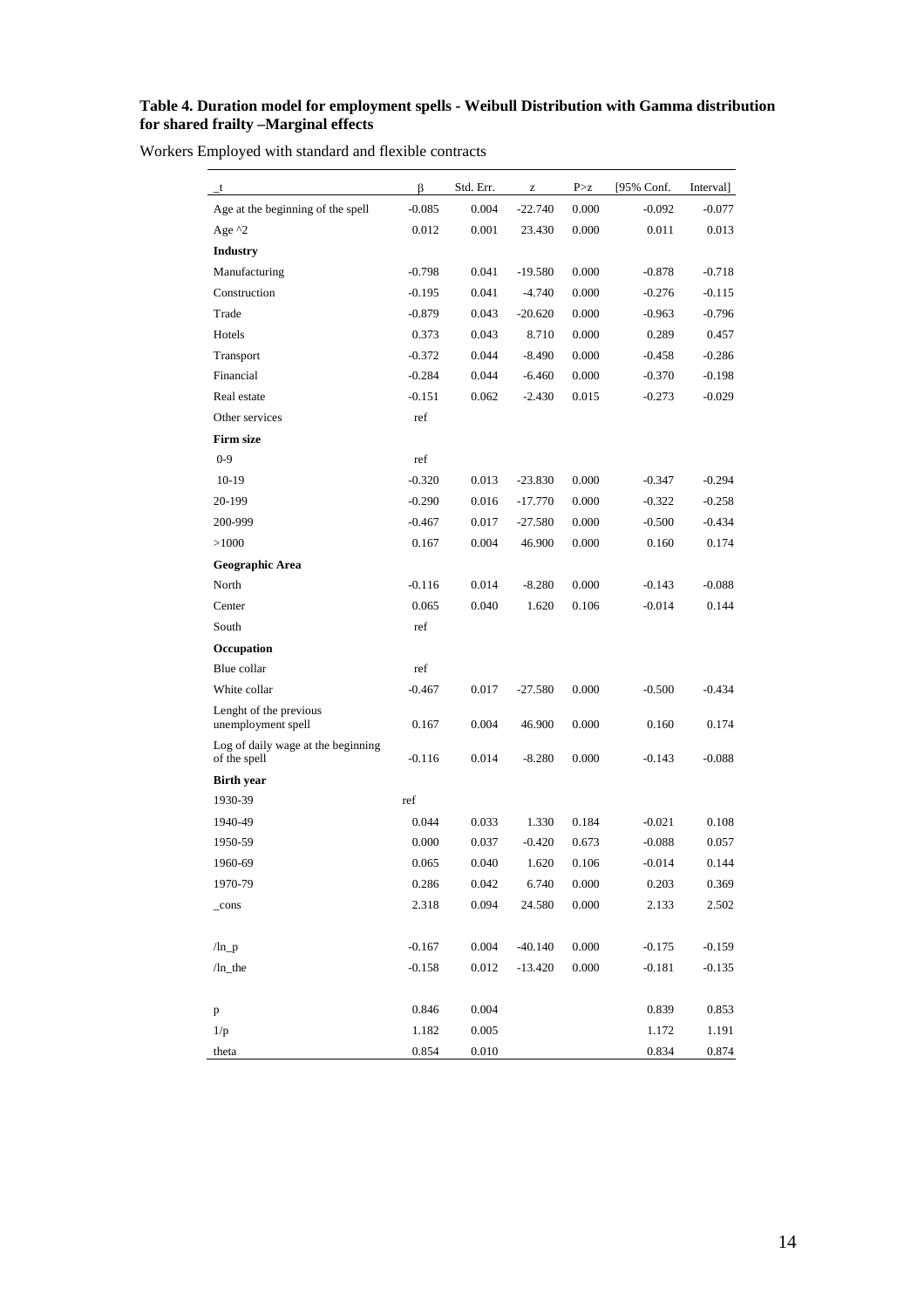#### **Table 5. Duration model for unemployment spells -Weibull Distribution with Gamma distribution for shared frailty–Marginal effects**

Workers Employed with standard and flexible contracts

|                                                                                                   |          |           |           |       | [95%     |           |
|---------------------------------------------------------------------------------------------------|----------|-----------|-----------|-------|----------|-----------|
| t                                                                                                 | β        | Std. Err. | z         | P > z | Conf.    | Interval] |
|                                                                                                   |          |           |           |       |          |           |
| Age at the beginning of the spell                                                                 | 0.075    | 0.003     | 26.290    | 0.000 | 0.069    | 0.081     |
| Age $^2/10$                                                                                       | $-0.008$ | 0.000     | $-20.340$ | 0.000 | $-0.009$ | $-0.007$  |
| <b>Industry</b>                                                                                   |          |           |           |       |          |           |
| Manufacturing                                                                                     | 0.366    | 0.037     | 9.980     | 0.000 | 0.294    | 0.438     |
| Construction                                                                                      | 0.153    | 0.037     | 4.110     | 0.000 | 0.080    | 0.226     |
| Trade                                                                                             | 0.323    | 0.038     | 8.470     | 0.000 | 0.248    | 0.398     |
| Hotels                                                                                            | 0.136    | 0.039     | 3.500     | 0.000 | 0.060    | 0.211     |
| Transport                                                                                         | 0.483    | 0.039     | 12.230    | 0.000 | 0.406    | 0.560     |
| Financial                                                                                         | 0.421    | 0.040     | 10.660    | 0.000 | 0.344    | 0.499     |
| Real estate                                                                                       | 0.108    | 0.054     | 1.980     | 0.047 | 0.001    | 0.215     |
| Other services                                                                                    | ref      |           |           |       |          |           |
| <b>Firm size</b>                                                                                  |          |           |           |       |          |           |
| $0-9$                                                                                             | ref      |           |           |       |          |           |
| $10-19$                                                                                           | 0.814    | 0.013     | 64.230    | 0.000 | 0.789    | 0.839     |
| 20-199                                                                                            | 0.428    | 0.016     | 27.470    | 0.000 | 0.398    | 0.459     |
| 200-999                                                                                           | 0.000    | 0.000     | 0.000     | 0.000 | 0.000    | 0.000     |
| >1000                                                                                             | 0.123    | 0.003     | 38.640    | 0.000 | 0.117    | 0.129     |
| Geographic Area                                                                                   |          |           |           |       |          |           |
| North                                                                                             | 0.233    | 0.010     | 23.230    | 0.000 | 0.214    | 0.253     |
| Center                                                                                            | $-0.365$ | 0.025     | -14.340   | 0.000 | $-0.415$ | $-0.315$  |
| Ssouth                                                                                            | ref      |           |           |       |          |           |
| Occupation                                                                                        |          |           |           |       |          |           |
| Blue collar                                                                                       | $-0.079$ | 0.015     | $-5.380$  | 0.000 | $-0.108$ | $-0.050$  |
| White collar                                                                                      | ref      |           |           |       |          |           |
| Length of the previous<br>employment spell                                                        | 0.123    | 0.003     | 38.640    | 0.000 | 0.117    | 0.129     |
| Log of daily wage at the<br>beginning of the spell (i.e. at the<br>end of the previous employment |          |           |           |       |          |           |
| spell)                                                                                            | 0.233    | 0.010     | 23.230    | 0.000 | 0.214    | 0.253     |
| <b>Birth year</b>                                                                                 |          |           |           |       |          |           |
| 1930-39                                                                                           | ref      |           |           |       |          |           |
| 1940-49                                                                                           | $-0.365$ | 0.025     | $-14.340$ | 0.000 | $-0.415$ | $-0.315$  |
| 1950-59                                                                                           | $-0.714$ | 0.031     | $-23.120$ | 0.000 | $-0.775$ | $-0.654$  |
| 1960-69                                                                                           | $-0.657$ | 0.033     | $-19.760$ | 0.000 | $-0.722$ | $-0.592$  |
| 1970-79                                                                                           | $-0.358$ | 0.035     | $-10.230$ | 0.000 | $-0.426$ | $-0.289$  |
| _cons                                                                                             | $-2.279$ | 0.077     | $-29.780$ | 0.000 | $-2.429$ | $-2.129$  |
|                                                                                                   |          |           |           |       |          |           |
| $\ln_p$                                                                                           | $-0.067$ | 0.002     | $-33.040$ | 0.000 | $-0.071$ | $-0.063$  |
| $/ln$ _the                                                                                        | 0.575    | 0.007     | 88.350    | 0.000 | 0.562    | 0.588     |
|                                                                                                   |          |           |           |       |          |           |
| p                                                                                                 | 0.935    | 0.002     |           |       | 0.931    | 0.939     |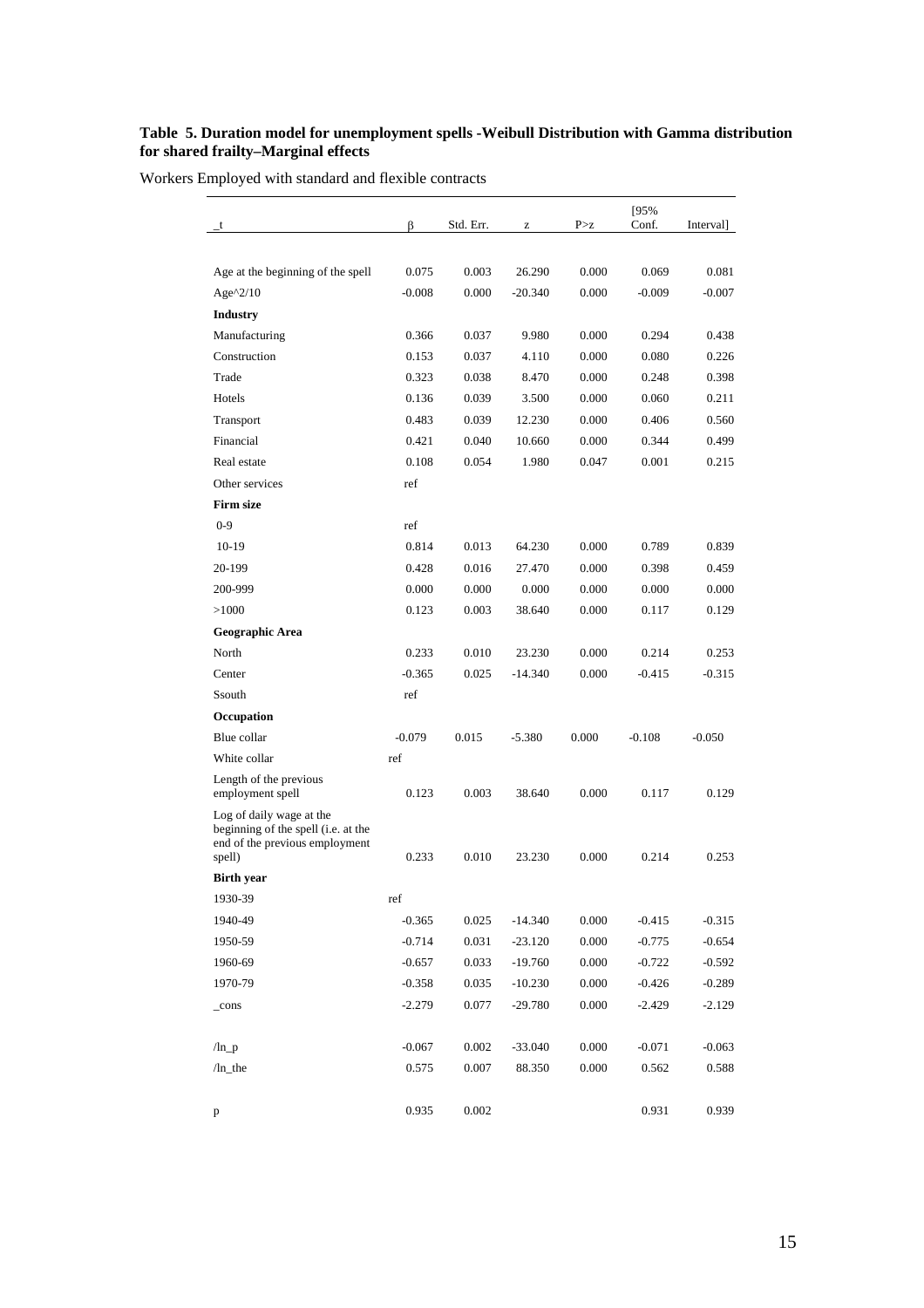# 4.2 Simulating the implied working histories

In this subsection, we outline the simulation methodology used to obtain the profiles of the expected life cycle working careers from the estimated transition intensities from employment to unemployment and *vicevesa.*

According to results reported in section 4.1 , the transition process between the two states of interest (employment and non-employment) is as a non-homogeneous semi Markov chain. Both duration and lagged duration dependence turn out to affect significantly the transition process between the two states. Thus, to derive the transition probability distributions at each point of the working life we have to rely on MonteCarlo simulation techniques.

In particular, for each representative worker *g* , we simulate the entire working careers. We assume that working life careers stat at the age of 20 and lasts at the age of 60 years old. At the age of 20, the representative worker may be either employed or unemployed, being the initial probability distribution of the two states is taken from the empirical fraction of employed to non employed at that age. We simulate the survival time  $T$  in the initial state employment (unemployment). In particular, we simulate a large number *N* (  $N = 5000$ ) of lengths for the first employment (unemployment) spell by drawing from the Weibull distribution with shape and scale parameters that depends on the value of the covariates as well as the estimated coefficients (see Tables 2 to and 5)  $^{12}$ . As the aim is to generate the working histories for the average representative worker of each group *g* , the parameter governing the individual heterogeneity  $\alpha$  is set to 1. The survival time  $T$  is thus function of the individual and job characteristics that remain fixed over the life cycle but also on characteristics that vary over the life cycle: the age and the daily salary at the beginning of the spell and the duration of the previous simulated unemployment (employment) spell<sup>13</sup>. Using the same methodology we simulate the ongoing spells. Thus, for each representative worker, we end up with  $N$  simulated working histories, i.e. sequences of employment and unemployment spells. From each sequence, we can determine the employment status at each age and by averaging across sequences we can obtain the both the conditional and the unconditional probability of being employed /unemployed at each point of the life cycle.

# 4.3 Life cycle employment and unemployment probabilities

 $\overline{a}$ 

In this section, we report the simulated life cycle profiles of the employment probabilities based on the survival times predicted from the estimated models and derived according to the methodology outlined in section 2.3

Figure 1 reports the simulated age profiles (1,650 working groups) of the probabilities of being employed at each age for the representative workers of the 1,650 working groups identified according to job characteristics and the birth year cohort. The probabilities are simulated for the model estimated over dataset A, which includes workers hired with standard contracts only. The picture reveals a remarkable

 $12$  Alternatively, I can simulate the transitions across states taking as given and fixed the time elapsed in each spell. This latter methodology will produce the life cycle probability of being employed at each age when employment and unemployment spell of given duration are considered.

<sup>&</sup>lt;sup>13</sup>In simulations, the daily salary at the beginning of the spell is proxied by the average daily salary observed by age, cohort and type of occupation.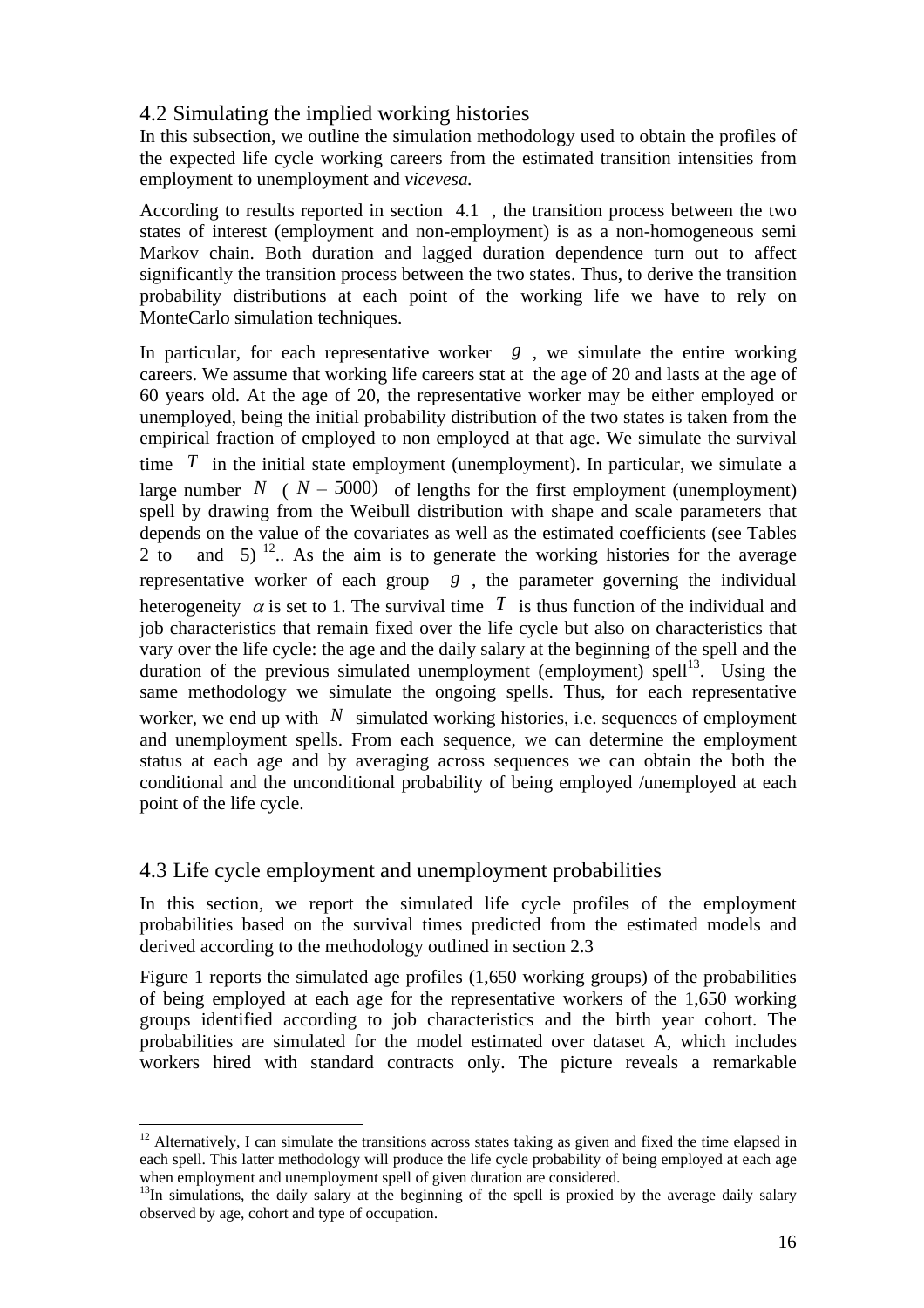heterogeneity across ages and across the defined groups of workers. In particular, the heterogeneity is higher at younger and older ages, while it shrinks over central ages.

**Figure 1 Life cycle employment probabilities** 



In figure 2 we report the life cycle employment probabilities by age and cohort for the representative workers hired by medium size firms (20-199) operating in the Manufacturing industry distinguishing by type of occupation and geographic area and birth year cohort (1950-59 and 1970-79). The graphs at the top report the simulated employment probabilities for the model estimated over dataset A (i.e. workers hired with standard contracts). The graphs at the bottom report the simulated employment probabilities for the model estimated over dataset B (i.e. workers hired with standard and flexible contracts).

The employment probabilities are concave functions of age, though to a different degree across working groups. The heterogeneity in the employment probability is higher at younger and older ages, while it shrinks over central ages. Workers in the northern side of the country and white collars have higher employment probabilities at all ages and for any cohort. The differences, in particular across ages and cohorts are larger when standard contracts only are considered.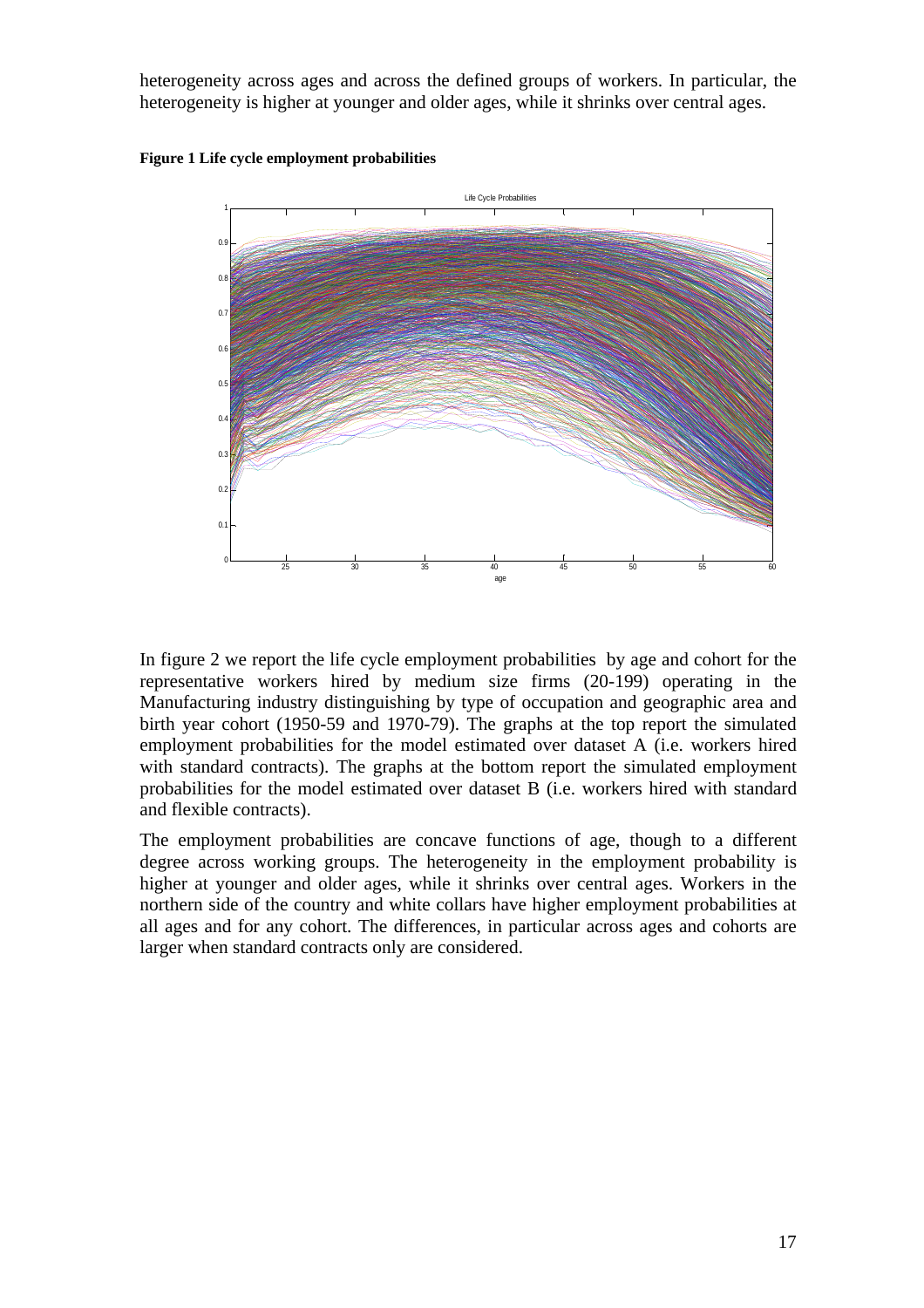#### **Figure 2a Life Cycle Employment Probabilities by Cohort - Selected Working Groups**

The figure reports the life cycle employment probabilities for the representative workers hired by medium size firms (20-199) operating in the Manufacturing industry distinguishing by type of occupation and geographic area and birth year cohort (1950-59 and 1970-79). Left hand graphs report the simulated employment probabilities for the model estimated over dataset A (i.e. workers hired with standard contracts). Right hand graphs report the simulated employment probabilities for the model estimated over dataset B (i.e. workers hired with standard and flexible contracts).



south -blue collar ---- south -white collar -- north- blue collar ---- north- white collar ---- center- blue collar - north-white collar  $---$  center-blue collar -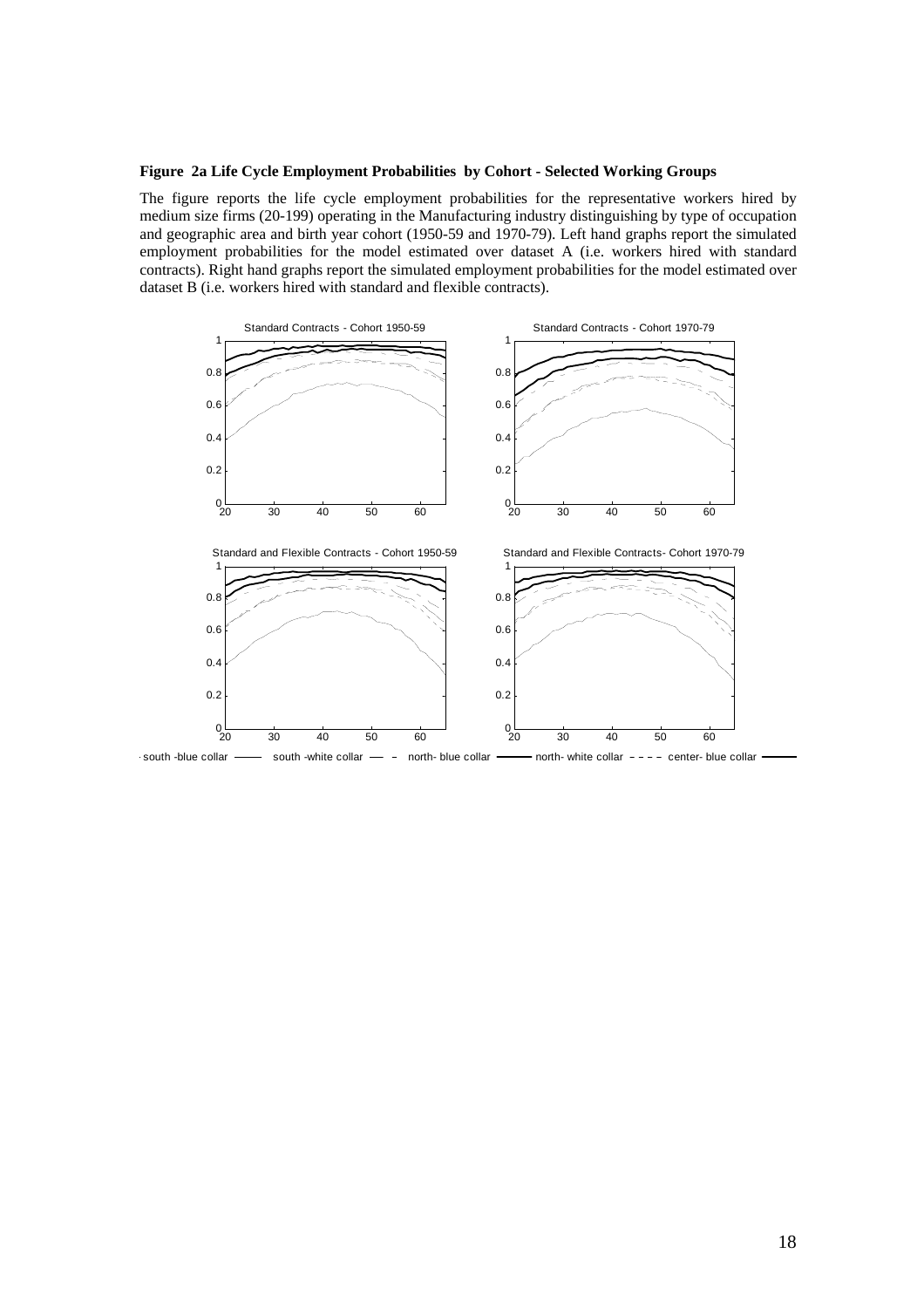#### **Figure 2b Life Cycle Unemployment Probabilities by Cohort - Selected Working Groups**

The figure reports the life cycle unemployment probabilities for the representative workers hired by medium size firms (20-199) operating in the Manufacturing industry distinguishing by type of occupation and geographic area and birth year cohort (1950-59 and 1970-79). Left hand graphs report the simulated unemployment probabilities for the model estimated over dataset A (i.e. workers hired with standard contracts). Right hand graphs report the simulated unemployment probabilities for the model estimated over dataset B (i.e. workers hired with standard and flexible contracts).



In figure 3 and 4 I report the employment probability profiles for the same selected groups by focusing on the differences across cohorts. In figure 3, I report, profiles obtained when standard contracts only are considered. Workers hired in the manufacturing sector and medium size firms belonging to the cohort 1970-79 faces on average a lower probability (11%) of being employed than those belonging to the cohort of 1950-1959. In general, the difference by cohort in the chance of being employed is higher for workers in southern (20%) and central (10%) Italian regions than for those employed in the northern (7%) part of the country.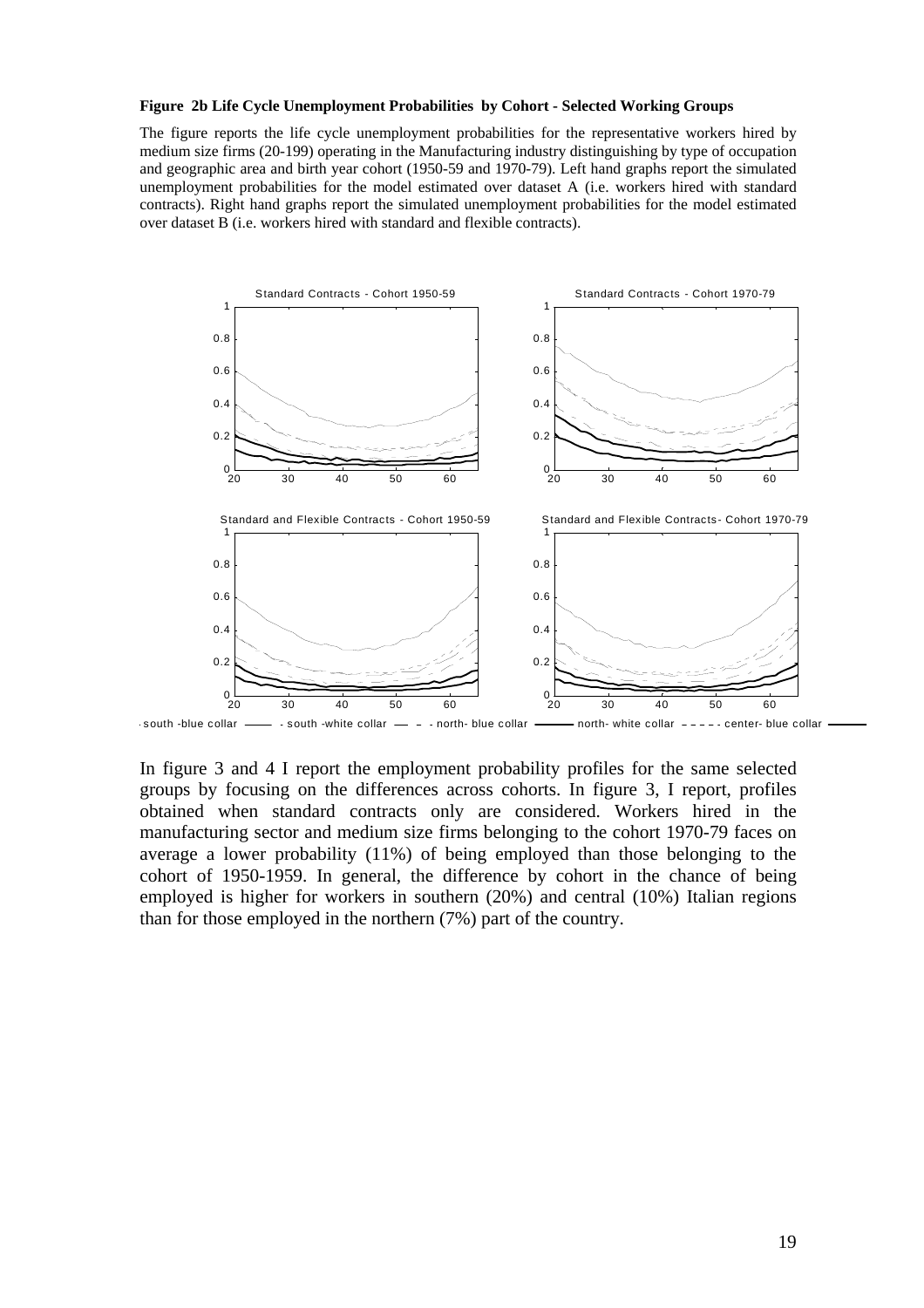#### **Figure 3 Life Cycle Employment and Unemployment Probabilities by Cohort - Standard contracts - Selected Working Groups**

The figure reports in panel a) the life cycle employment probabilities and in panel b) the life cycle unemployment probabilities for the representative workers hired by medium size firms (20-199) operating in the Manufacturing industry distinguishing by type of occupation and geographic area (south on the left hand graphs, north on the right hand graphs) and birth year cohort (1950-59 and 1970-79).



**b)** 



In figure 4, I report, for the same selected working groups, the life cycle the profiles of employment probabilities obtained when all types of contracts (standard and flexible)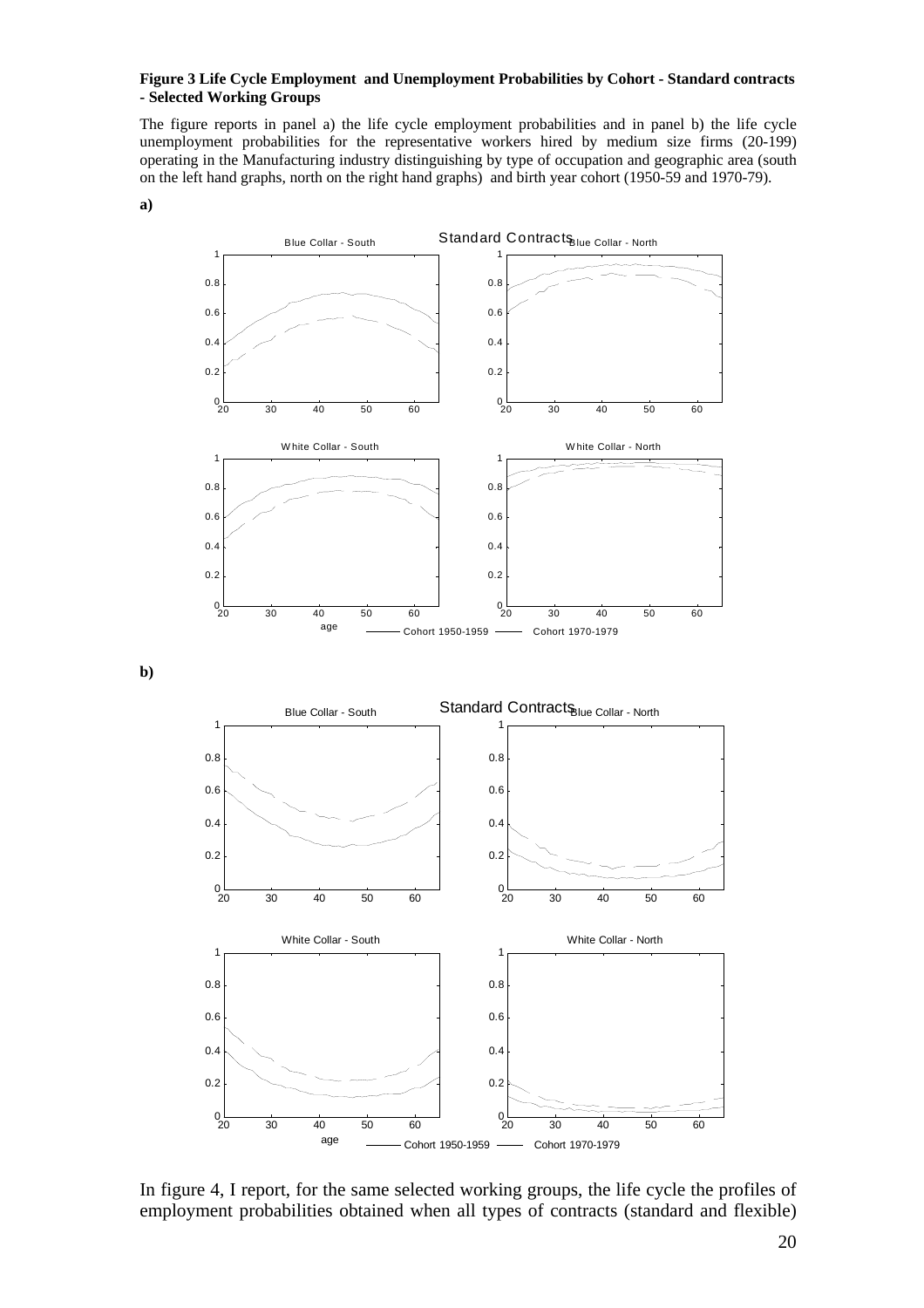are considered. In this case, the differences among cohorts tend to be overcome. In all cases, young cohorts display higher employment probabilities than old cohorts at the beginning of the life cycle, while later on the difference tend to disappear.

#### **Figure 4 Life Cycle Employment Probabilities by Cohort – Standard and flexible contracts - Selected Working Groups**

The figure reports in panel a) the life cycle employment probabilities and in panel b) the life cycle unemployment probabilities for the representative workers hired by medium size firms (20-199) operating in the Manufacturing industry distinguishing by type of occupation and geographic area (south on the left hand graphs, north on the right hand graphs) and birth year cohort (1950-59 and 1970-79).

**a)**

**b)** 



Our results, based on the employment and unemployment duration observed over the period 1985-2004, reveal that the Italian cohorts do not display remarkable differences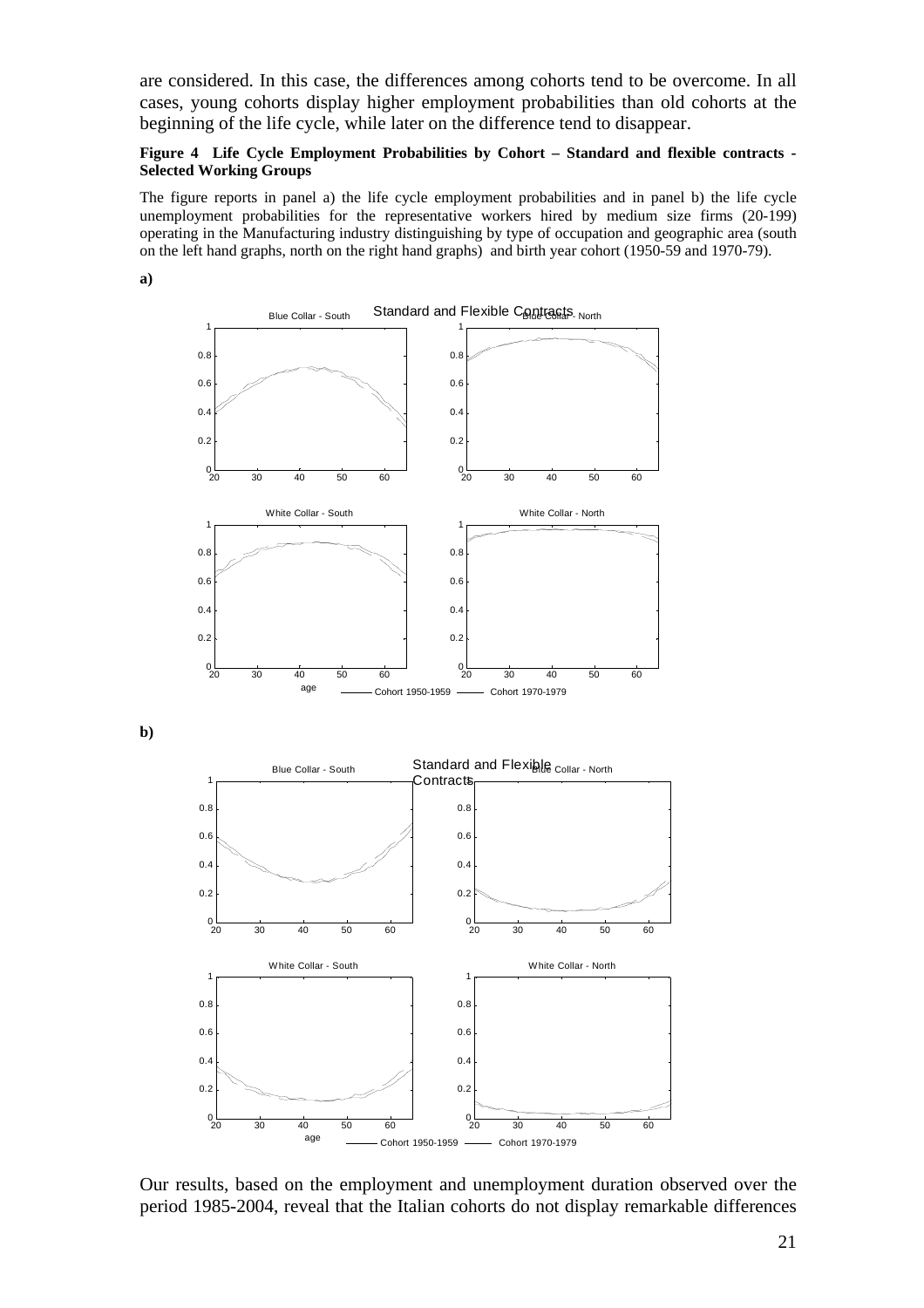in terms of the life cycle employment probabilities. The employment probability for young people is enhanced by using flexible contracts, which is more evident in figure 5 which reports, for the cohort 1970-79, the life cycle profiles by type of contract. However, when considering the older cohorts (e.g. the cohort 1950-59), it turns out that the flexible contracts reduce the probability of being employed especially at older ages (see figure  $6)^{14}$ .

#### **Figure 5 Life Cycle Employment Probabilities by Type of Contracts - Selected Working Groups - Cohort 1970-79**

The figure reports in panel a) the life cycle employment probabilities and in panel b) the life cycle unemployment probabilities for the representative workers belonging to the cohort 1970-79 hired by medium size firms (20-199) operating in the Manufacturing industry distinguishing by type of occupation and geographic area (south on the left hand graphs, north on the right hand graphs). The profiles are reported by type of contract.

**a)** 

 $\overline{a}$ 



<sup>&</sup>lt;sup>14</sup> For the case of the older worker, the relevant flexible contract are the temporary (agency) work contracts, since age limit to sign apprenticeship and training contracts are 29 and 32 years respectively.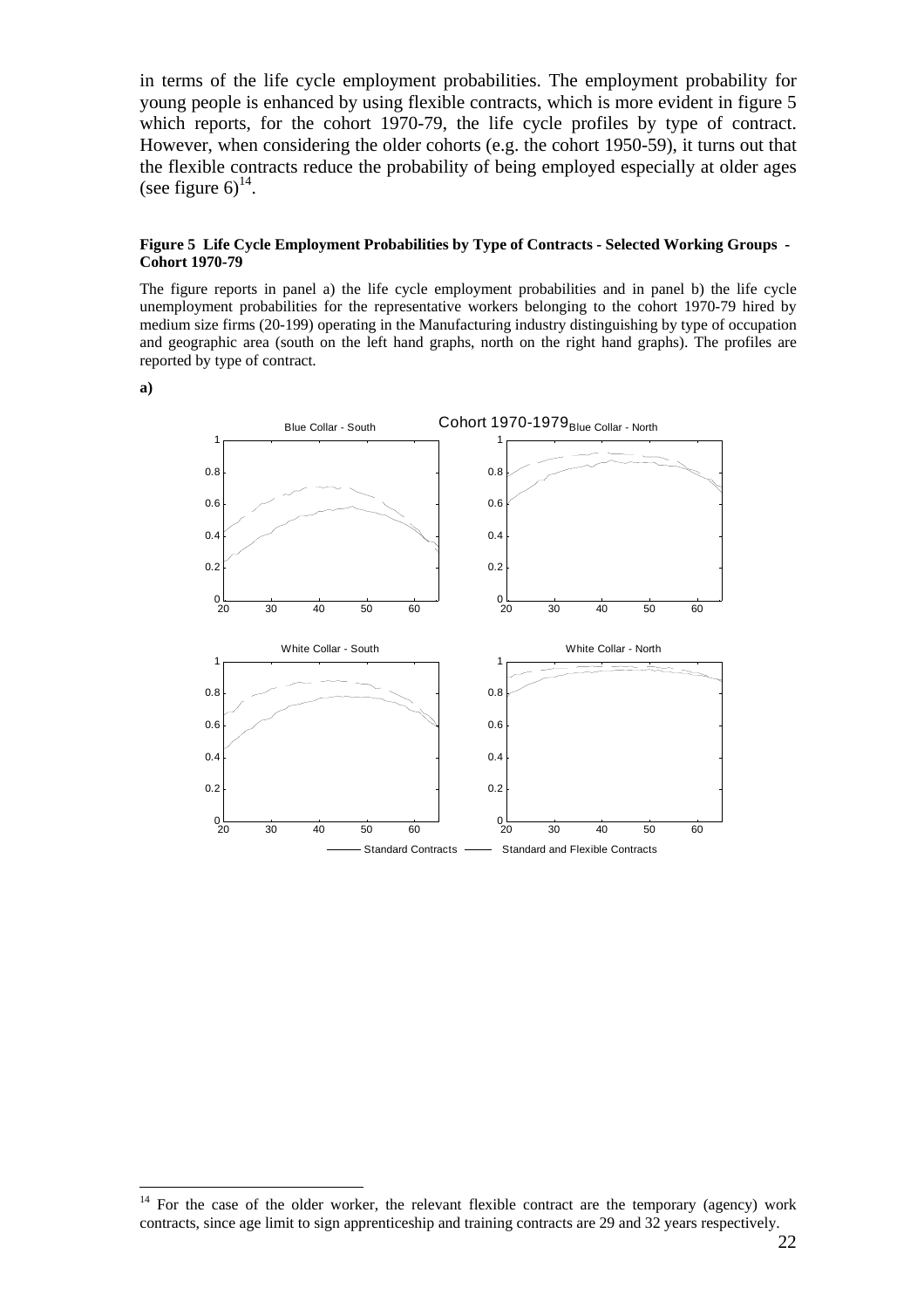

**Figure 6 Life Cycle Employment Probabilities by Type of Contracts - Selected Working Groups - Cohort 1950-59** 

The figure reports in panel a) the life cycle employment probabilities and in panel b) the life cycle unemployment probabilities for the representative workers belonging to the cohort 1950-59 hired by medium size firms (20-199) operating in the Manufacturing industry distinguishing by type of occupation and geographic area (south on the left hand graphs, north on the right hand graphs). The profiles are reported by type of contract.

**a)** 

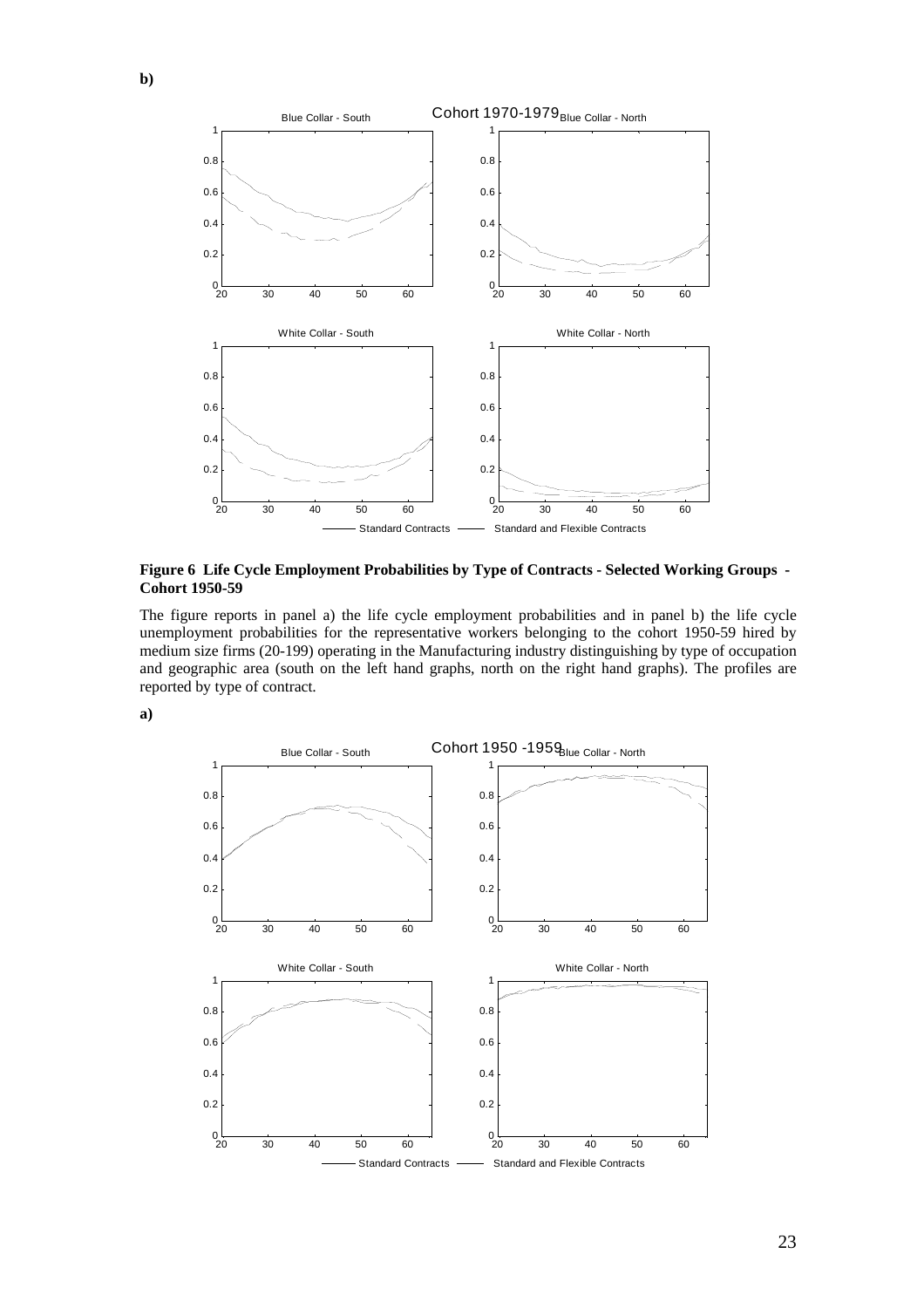

# 5. Conclusion

In this paper, I use the duration analysis approach to derive the life cycle profile of the probability of being employed/unemployed as a comprehensive measure of the labor market performance. Thus, I measure unemployment risk as the expected probability of being non-employed at a given stage of the life cycle, derived taking into account the risk of entering a non-job spell as well as the chance of re-employment.

The methodology applied to Italian data enables to highlight the role of entrance contracts (apprenticeship contracts and training-on-the-job contracts) and of temporary agency work in favoring employment among young people. In particular, when focusing on standard contracts (open end contracts and fixed term contract and seasonal contracts), younger cohorts face, at each age, a substantial lower probability of being employed than older cohorts, and the probability of being employed when young is much lower than when being middle aged. When the focus is on all types of contracts (including apprenticeship and training-on-the-job contracts as well as temporary agency work contracts), while, the differences among ages are confirmed, the differences among cohorts tend to be nullified and in some cases overcome.

In this paper the effect of the business cycle in shaping the employment and unemployment duration is not taken into account. Moreover, I do not consider that the hazard of job spells and unemployment can be affected by the type of contract, an issue that could be taken into account by estimating a competing risk model. Further research on this area accommodating for these topics ought to enhance our understanding of the relationship between flows and stocks in labor markets and their implication for the expected outcomes at individual levels.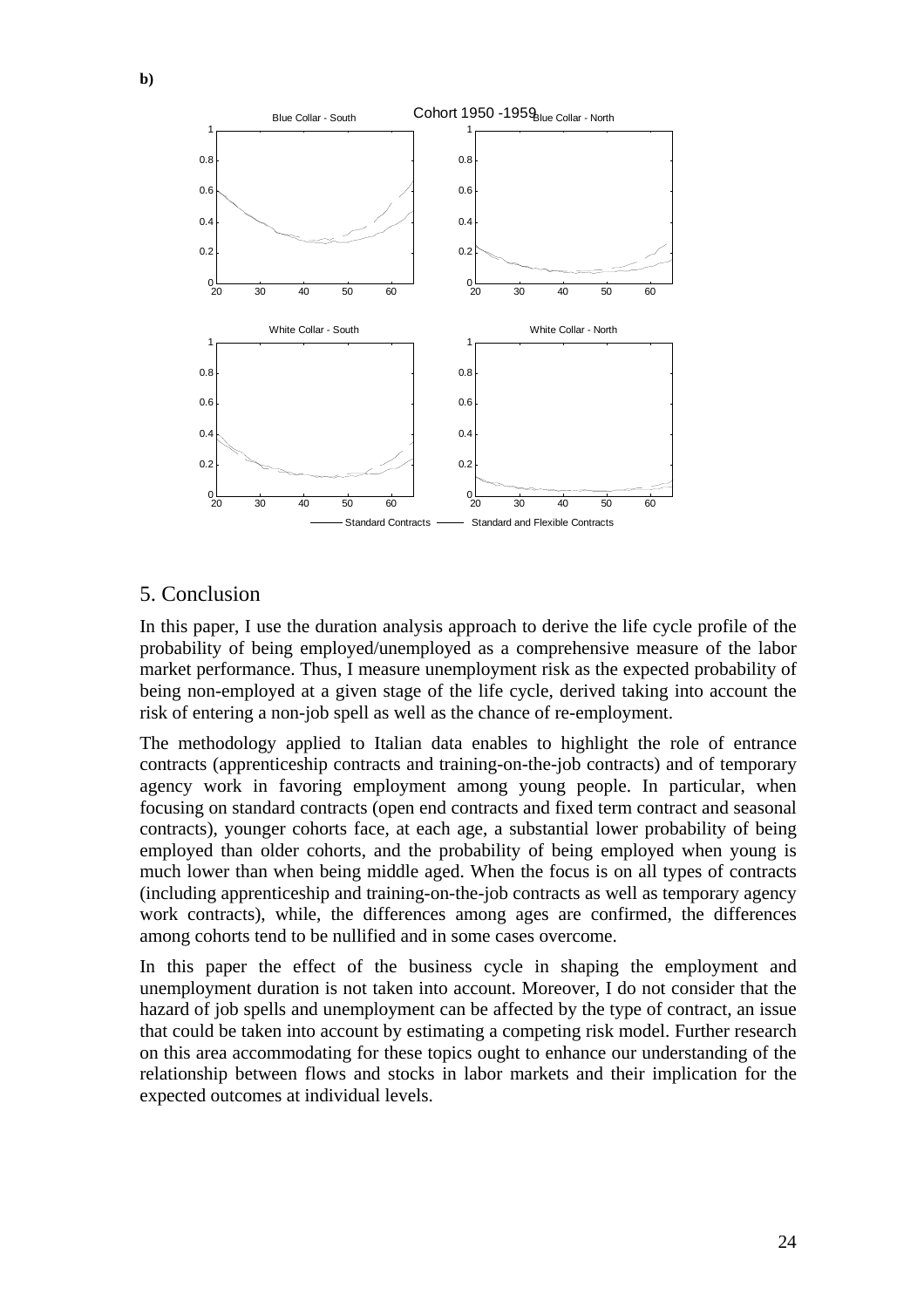## References

Arellano, M. and Meghir, C, (1992),"Female labour Supply and On-the-Job Search: an Empirical Model Estimated using Complementary Data Sets", *Review of Economic Studies*, 59, 537-557.

Arulampalam, W. Booth, L . Alison and M. P. Taylor, (2000) Unemployment Persistence,*Oxford Economic Papers*, Oxford University Press, vol. 52, 24-50.

Arulampalam, W., P. Gregg and M. Gregory (2001), Unemployment scarring, *Economic Journal* 111, 577-584.

Berloffa G., and P. Simmons. (2003) Unemployment Risk, Labour Force Participation and Savings. *Review of Economic Studies* 70:3, 521-539.

Blundell, R, Browning, M and Meghir, C, (1994), "Consumer Demand and Life Cycle Allocation of Household Expenditures", *Review of Economic Studies*, 61, 57-80.

Blundell, R and Walker, I, (1986), "A Life Cycle Consistent Empirical Model of Family Labour Supply Using Cross Section Data", *Review of Economic Studies*, 53, 539-558.

Bover, O, Arellano M, Bentolila S., (2002) Unemployment Duration, Benefit Duration and the Business Cycle. The Economic Journal 112: 263-265.

Carroll ,C. , K. E. Dynan and S. D. Krane, (2003) "Unemployment Risk and Precautionary Wealth: Evidence from Households' Balance Sheets"**,** *The Review of Economics and Statistics*, vol. 85, issue 3, pages 586-604.

Calvó -Armengol A. and M. O. Jackson, (2004), The Effects of Social Networks on Employment and Inequality, *American Economic Review*, , vol. 94, 426-454

Cochrane, J. H. (1991), "A Simple Test of Consumption Insurance", *The Journal of Political Economy*, Vol. 99, No. 5 (Oct., 1991), pp. 957-97

Chesher, A. and Lancaster, T., (1983), "The Estimation of Models of Labour Market Behavior," Review of Economic Studies, Blackwell Publishing, vol. 50(4), pages 609- 24, October.

Devine, T. J., and Kiefer, (1991), N. M. Empirical Labor Economics. New York: Oxford University Press.

Flinn C. J., and J. J. Heckman, (1982), "Models for the Analysis of Labor Force Dynamics," NBER Working Papers 0857.

Galiani S., and Hopenhayn H.A., (2003), "Duration and risk of unemployment in Argentina" *Journal of Development Economics*, Volume 71, Number 1, June 2003 , pp. 199-212(14).

Gregg, P. (2001), The impact of youth unemployment on adult unemployment in the NCDS, *Economic Journal*, 626-53.

Guiso, L. and Jappelli, T. and Pistaferri, L., (1998), "What Determines Earnings and Employment Risk," CEPR Discussion Papers 2043, C.E.P.R. Discussion Papers.